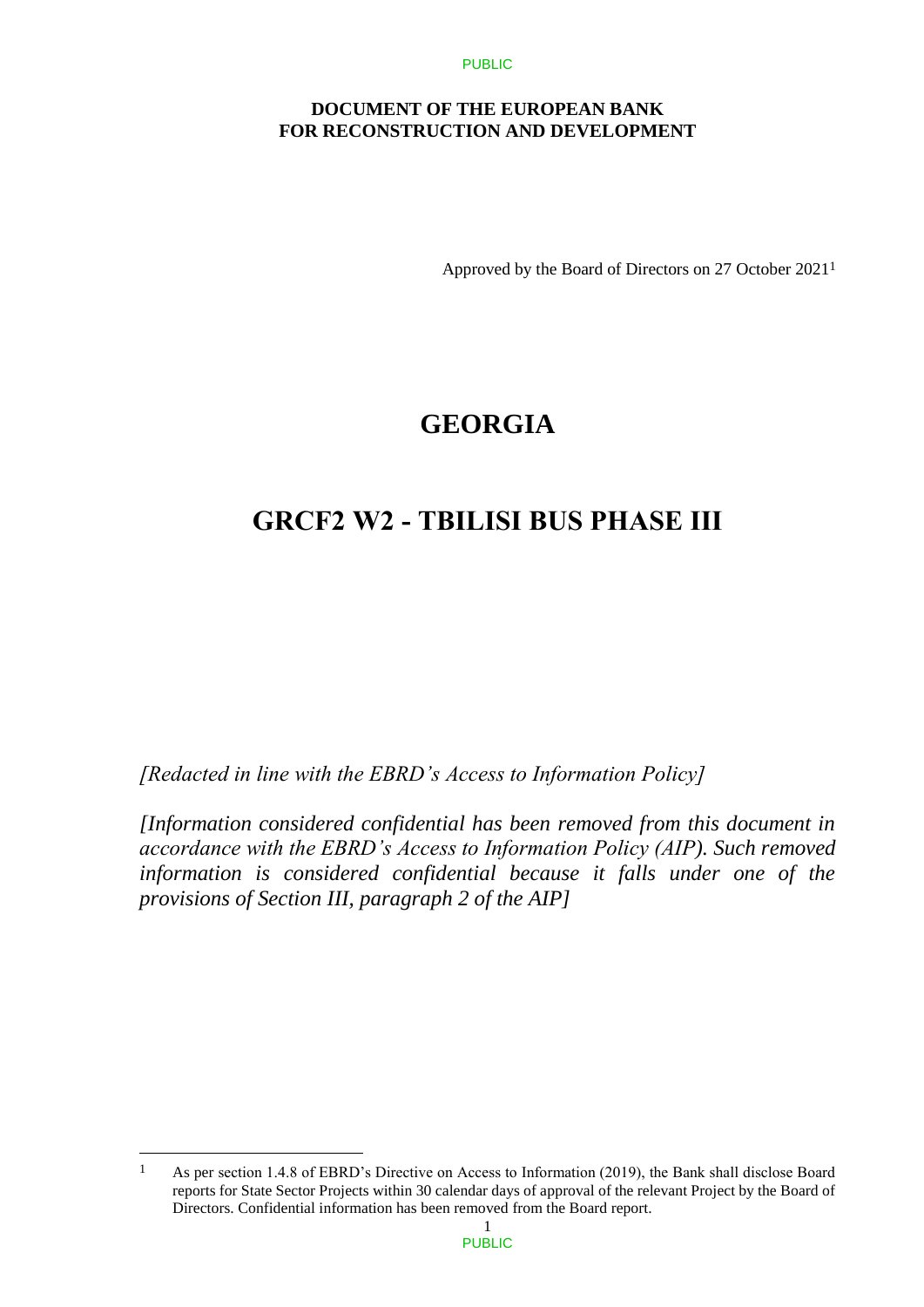# **TABLE OF CONTENTS**

|                  |     |                                                                 | Page |
|------------------|-----|-----------------------------------------------------------------|------|
|                  |     |                                                                 |      |
|                  |     |                                                                 |      |
|                  |     |                                                                 |      |
|                  |     |                                                                 |      |
|                  |     |                                                                 |      |
| $\mathbf{1}$ .   |     |                                                                 |      |
|                  | 1.1 |                                                                 |      |
|                  | 1.2 |                                                                 |      |
|                  | 1.3 |                                                                 |      |
|                  | 1.4 |                                                                 |      |
| 2.               |     |                                                                 |      |
| 3.               |     |                                                                 |      |
|                  | 3.1 |                                                                 |      |
|                  | 3.2 |                                                                 |      |
| $\overline{4}$ . |     |                                                                 |      |
| 5.               |     |                                                                 |      |
|                  | 5.1 |                                                                 |      |
|                  | 5.2 |                                                                 |      |
|                  | 5.3 |                                                                 |      |
| 6.               |     |                                                                 |      |
|                  | 6.1 |                                                                 |      |
|                  | 6.2 |                                                                 |      |
|                  |     |                                                                 |      |
|                  |     | <b>ANNEX 1: PROJECT IMPLEMENTATION AND PROCUREMENT PLAN. 20</b> |      |
|                  |     | ANNEX 2: IMPLEMENTATION PROGRESS OF GrCF / GrCF2  21            |      |
|                  |     | ANNEX 3: PUBLIC DEBT SUSTAINABILITY OF GEORGIA  22              |      |
|                  |     |                                                                 |      |
|                  |     |                                                                 |      |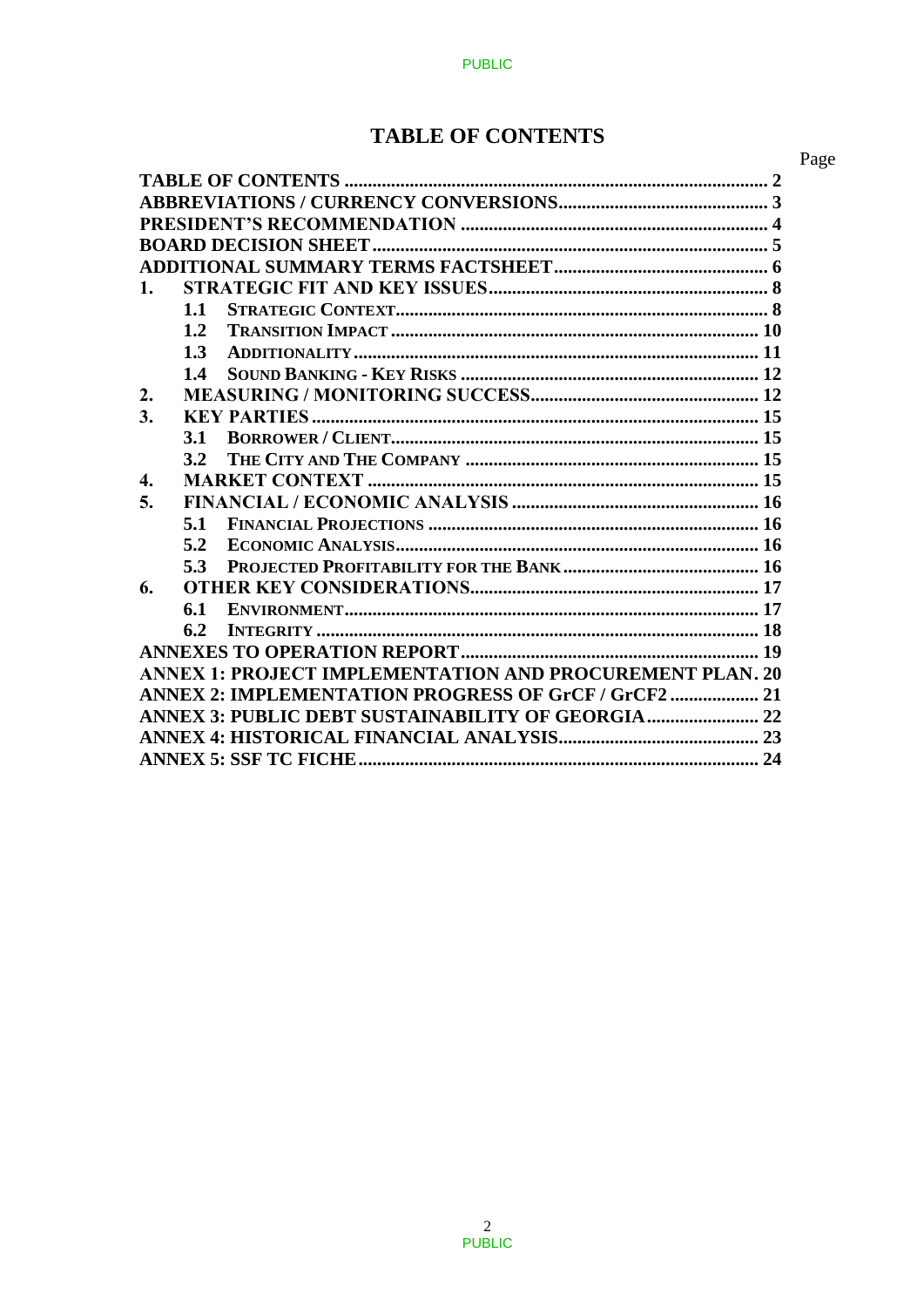## **ABBREVIATIONS / CURRENCY CONVERSIONS**

| <b>CNG</b>        | <b>Compressed Natural Gas</b>                                  |
|-------------------|----------------------------------------------------------------|
| CO <sub>2</sub>   | <b>Carbon Dioxide</b>                                          |
| D&B               | Design and Build                                               |
| <b>EBRD</b>       | European Bank for Reconstruction and Development               |
| <b>EFF</b>        | <b>Extended Fund Facility</b>                                  |
| <b>EIRR</b>       | Economic Internal Rate of Return                               |
| E&S               | <b>Environmental and Social</b>                                |
| <b>ESAP</b>       | <b>Environmental and Social Action Plans</b>                   |
| <b>ESDD</b>       | <b>Environmental and Social Due Diligence</b>                  |
| <b>EUR</b>        | Euro                                                           |
| EV                | Electric vehicle                                               |
| E5P               | Eastern Europe Energy Efficiency and Environmental Partnership |
| <b>GCAP</b>       | <b>Green Cities Action Plan</b>                                |
| <b>GCF</b>        | <b>Green Climate Fund</b>                                      |
| <b>GDP</b>        | <b>Gross Domestic Product</b>                                  |
| <b>GEL</b>        | Georgian Lari                                                  |
| <b>GET</b>        | <b>Green Economy Transition</b>                                |
| <b>GHG</b>        | Greenhouse Gas                                                 |
| GrCF              | <b>EBRD</b> Green Cities                                       |
| GrCF <sub>2</sub> | <b>EBRD</b> Green Cities 2                                     |
| IFI               | <b>International Financial Institution</b>                     |
| <b>IMF</b>        | <b>International Monetary Fund</b>                             |
| <b>NDC</b>        | <b>Nationally Determined Contributions</b>                     |
| PIP               | Priority Investment Plan                                       |
| PIU               | Project Implementation Unit                                    |
| <b>PM</b>         | <b>Particle Matter</b>                                         |
| PP&R              | Procurement Policies and Rules                                 |
| <b>PSC</b>        | <b>Public Service Contract</b>                                 |
| <b>SDG</b>        | <b>Sustainable Development Goals</b>                           |
| SSF               | <b>EBRD Shareholder Special Fund</b>                           |
| <b>STC</b>        | <b>Standard Terms and Conditions</b>                           |
| <b>SUMP</b>       | Sustainable Urban Mobility Plan                                |
| TC                | <b>Technical Co-operation</b>                                  |
| <b>TUDA</b>       | <b>Transport and Urban Development Agency</b>                  |
| <b>VAT</b>        | Value Added Tax                                                |
|                   |                                                                |

### **CURRENCY CONVERSION**

| <b>EUR</b><br>$\mathbf{GEL}^2$ | 2017   | <b>2018</b> | 2019   | <b>2020</b> |
|--------------------------------|--------|-------------|--------|-------------|
| Annual average                 | 2.8322 | 2 9913      | 3.1553 | 3.5519      |

 $\overline{a}$ 

*<sup>2</sup> Annual average of National Bank of Georgia's official daily exchange rates.*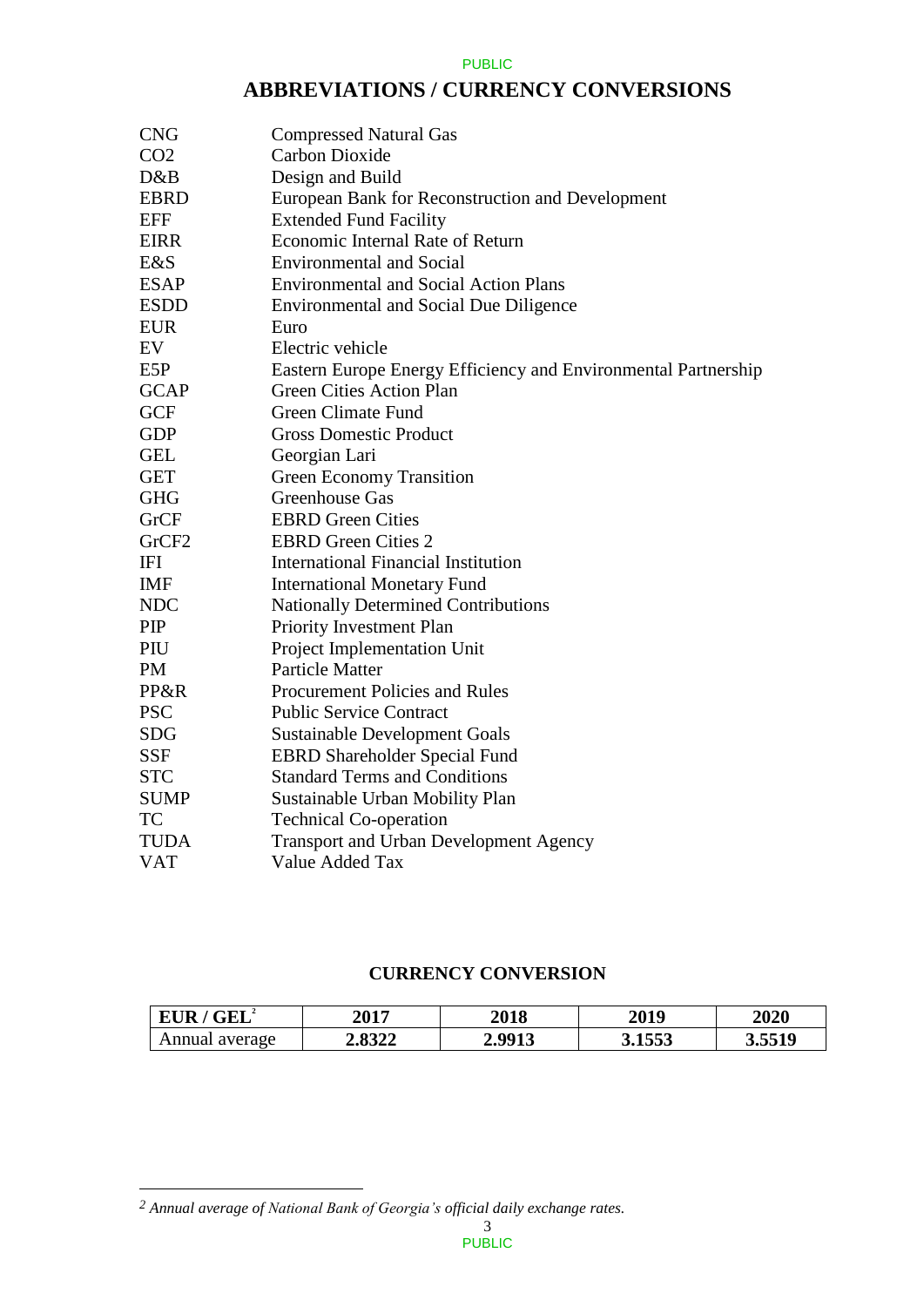## **PRESIDENT'S RECOMMENDATION**

This recommendation and the attached Report concerning an operation in favour of Georgia (the "Borrower") are submitted for consideration by the Board of Directors.

The facility will consist of a sovereign loan to the Borrower in the amount of up to EUR 83 million (structured in two tranches). The loan will be on-lent to the City of Tbilisi for the benefit of Tbilisi Transport Company.

The operation will complete the modernisation of the bus operations in Tbilisi through the purchase of a new bus fleet of approximately 200 modern 18-meter low-floor articulated compressed natural gas buses and the construction of a new depot for these buses (the "Project"). The Project is a follow-on investment under the Tbilisi Green City Action Plan, as bus fleet renewal (with low/zero emission buses) was identified as the City's priority. The Project's expected transition impact follows that identified in Green Cities Framework 2, and is to derive from the Green and Well-Governed qualities by addressing the City's priority needs and reducing the impacts of the City's transport sector by encouraging a shift to public transport systems, as well as introduction of integrated tariffs, that will be affordable for disadvantaged groups, including women, people with disabilities, young people, the elderly and other minorities. The Project is 100 per cent GET.

Technical Cooperation ("TC") support for the preparation of the Project was financed by the EBRD Shareholder Special Fund (the "SSF") Work Plan 2019-2020. Post-signing TCs, including Project Implementation Support and Introduction of Integrated Tariffs and Update of the Public Service Contract are proposed to be funded by the SSF Work Plan 2021-2022, for which the Board approval is sought, while Support for Development of an Urban E-Mobility Roadmap for Tbilisi is proposed to be funded by the Green Climate Fund ("GCF").

The Project is implemented under advance procurement procedures, and thus retroactive financing in the amount of up to 20 per cent of the loan will be applied to eligible expenditures, as defined by the Operations Policy for Retroactive Financing.

I am satisfied that the operation is consistent with the Bank's Strategy for Georgia, the Municipal and Environmental Infrastructure Sector Strategy, the Green Economy Transition Approach 2021-2025, the Strategy for the Promotion of Gender Equality and with the Agreement Establishing the Bank.

I recommend that the Board approve the proposed loan and the SSF TC grant substantially on the terms of the attached Report.

**Odile Renaud-Basso**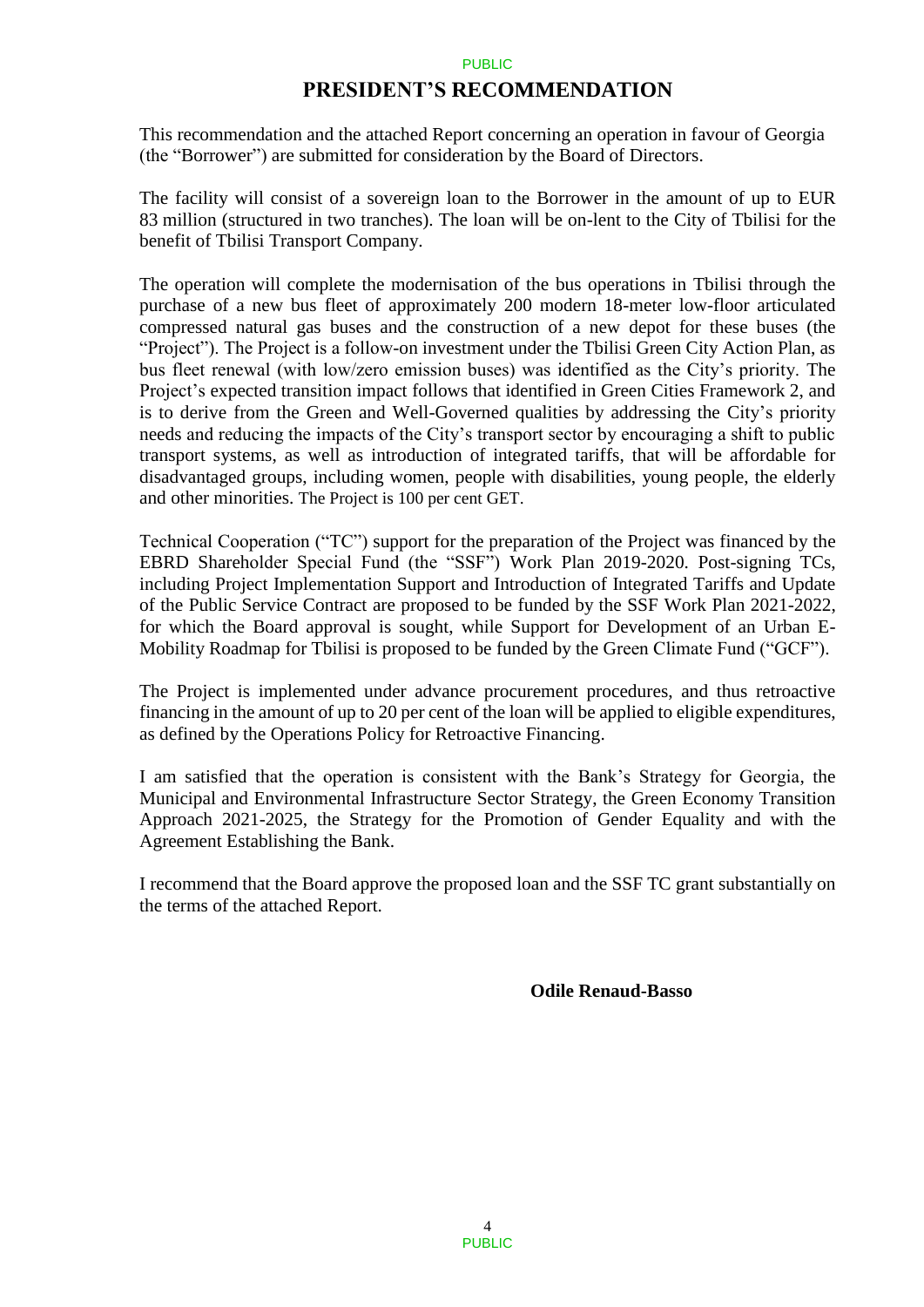## **BOARD DECISION SHEET**

| Georgia - GrCF2 W2 - Tbilisi Bus Phase III - DTM 52565                                                                                                                                                                                                                                                                                                                                                                                                                                                                                                                                                                                                                                                                                                                                                                                                                                                                                                                                                                                                                                                                                             |                                                                                                                                                                                                                                                                                                                                                                                                                                                                                                                                                                                                                                                                                                                                                                                                                                                                                                                                                                                                                            |  |  |  |
|----------------------------------------------------------------------------------------------------------------------------------------------------------------------------------------------------------------------------------------------------------------------------------------------------------------------------------------------------------------------------------------------------------------------------------------------------------------------------------------------------------------------------------------------------------------------------------------------------------------------------------------------------------------------------------------------------------------------------------------------------------------------------------------------------------------------------------------------------------------------------------------------------------------------------------------------------------------------------------------------------------------------------------------------------------------------------------------------------------------------------------------------------|----------------------------------------------------------------------------------------------------------------------------------------------------------------------------------------------------------------------------------------------------------------------------------------------------------------------------------------------------------------------------------------------------------------------------------------------------------------------------------------------------------------------------------------------------------------------------------------------------------------------------------------------------------------------------------------------------------------------------------------------------------------------------------------------------------------------------------------------------------------------------------------------------------------------------------------------------------------------------------------------------------------------------|--|--|--|
|                                                                                                                                                                                                                                                                                                                                                                                                                                                                                                                                                                                                                                                                                                                                                                                                                                                                                                                                                                                                                                                                                                                                                    | Framework: Georgia - Green Cities 2 – Window II - DTM 50674                                                                                                                                                                                                                                                                                                                                                                                                                                                                                                                                                                                                                                                                                                                                                                                                                                                                                                                                                                |  |  |  |
| Board approval <sup>3</sup> is sought for a sovereign loan of up to EUR 83 million, in two<br><b>Transaction / Board</b><br>tranches, in favour of Georgia to finance the acquisition of approximately<br><b>Decision</b><br>200 modern 18-meter low-floor articulated compressed natural gas buses<br>(Tranche 1) and the construction of a new depot for these buses (Tranche 2). The<br>proceeds of the sovereign loan are to be on-lent to the City of Tbilisi for the benefit<br>of Tbilisi Transport Company. Tranche 1 will be committed at signing. The<br>commitment of Tranche 2 will be subject to the achievement of conditions<br>precedent and the approval to commit this tranche will be delegated to<br>Management.<br>The proposed investment will address Tbilisi's priority needs as identified by the<br>Green City Action Plan approved by the City in September 2017. The Project is a<br>follow-on investment proposed under Green Cities Framework 2 – Window II.<br>Board approval is also sought for a TC grant [REDACTED] from the SSF Work<br>Plan 2021-2022 in support of the Project's post-signing TC assignments. |                                                                                                                                                                                                                                                                                                                                                                                                                                                                                                                                                                                                                                                                                                                                                                                                                                                                                                                                                                                                                            |  |  |  |
| <b>Client</b>                                                                                                                                                                                                                                                                                                                                                                                                                                                                                                                                                                                                                                                                                                                                                                                                                                                                                                                                                                                                                                                                                                                                      | Georgia is the Borrower.                                                                                                                                                                                                                                                                                                                                                                                                                                                                                                                                                                                                                                                                                                                                                                                                                                                                                                                                                                                                   |  |  |  |
| <b>Main Elements of the</b>                                                                                                                                                                                                                                                                                                                                                                                                                                                                                                                                                                                                                                                                                                                                                                                                                                                                                                                                                                                                                                                                                                                        | Transition impact:                                                                                                                                                                                                                                                                                                                                                                                                                                                                                                                                                                                                                                                                                                                                                                                                                                                                                                                                                                                                         |  |  |  |
| <b>Proposal</b>                                                                                                                                                                                                                                                                                                                                                                                                                                                                                                                                                                                                                                                                                                                                                                                                                                                                                                                                                                                                                                                                                                                                    | Green – The Project will improve the reliability, safety and efficiency of<br>$\bullet$<br>public transport, encouraging a modal shift from private to public transport,<br>while CNG technology will reduce greenhouse gas emissions and transport<br>related air pollution.<br>Well-governed - The Project will support introduction of integrated tariffs.<br>$\bullet$<br>The Project will also support Tbilisi in the development of an urban e-mobility<br>roadmap.<br>Additionality:<br>The long-term financing necessary to structure the Project is not available in<br>$\bullet$<br>the country.<br>The Bank's well-established relationships with the authorities will enable it to<br>$\bullet$<br>extend policy dialogue [REDACTED]<br>The Bank's experience, innovation, knowledge and capabilities are material<br>$\bullet$<br>to the timely realisation of the Project's objectives.<br>Sound banking: The transaction is a sovereign loan. The Bank's Standard Terms<br>and Conditions apply. [REDACTED] |  |  |  |
| <b>Key Risks</b>                                                                                                                                                                                                                                                                                                                                                                                                                                                                                                                                                                                                                                                                                                                                                                                                                                                                                                                                                                                                                                                                                                                                   | Georgia public debt sustainability is expected to be preserved in the medium<br>term despite the significant increase in 2020 related to the Covid-19 crisis.<br>The country's sovereign credit rating stands at BB negative <sup>4</sup> from Fitch, BB<br>negative from S&P and Ba2 stable from Moody's.<br>The City's budget has been growing in recent years, with the exception of<br>$\bullet$<br>2020 due to Covid-19 crisis and lower tax revenues (the main source of City's<br>income).<br>The City and the Company have successfully implemented a number of IFI-<br>٠<br>funded projects, including projects financed by the EBRD.                                                                                                                                                                                                                                                                                                                                                                             |  |  |  |
| <b>Strategic Fit</b>                                                                                                                                                                                                                                                                                                                                                                                                                                                                                                                                                                                                                                                                                                                                                                                                                                                                                                                                                                                                                                                                                                                               | The Project is consistent with the Bank's Country Strategy for Georgia, the Bank's                                                                                                                                                                                                                                                                                                                                                                                                                                                                                                                                                                                                                                                                                                                                                                                                                                                                                                                                         |  |  |  |
| <b>Summary</b>                                                                                                                                                                                                                                                                                                                                                                                                                                                                                                                                                                                                                                                                                                                                                                                                                                                                                                                                                                                                                                                                                                                                     | Municipal and Environmental Infrastructure Sector Strategy, Green Economy<br>Transition Approach 2021-2025, the Strategy for the Promotion of Gender<br>Equality, Georgia's updated Nationally Determined Contributions under the Paris<br>Agreement, EU's Covenant of Mayors initiative, the EU Association Agreement<br>signed by Georgia in 2014 and Tbilisi's GCAP.                                                                                                                                                                                                                                                                                                                                                                                                                                                                                                                                                                                                                                                    |  |  |  |

 $\sqrt{3}$ 3 Article 27 of the AEB provides the basis for this decision.<br>4 This information was accurate as at the date of preparatio

This information was accurate as at the date of preparation of the document, but has since changed (and is subject to change further)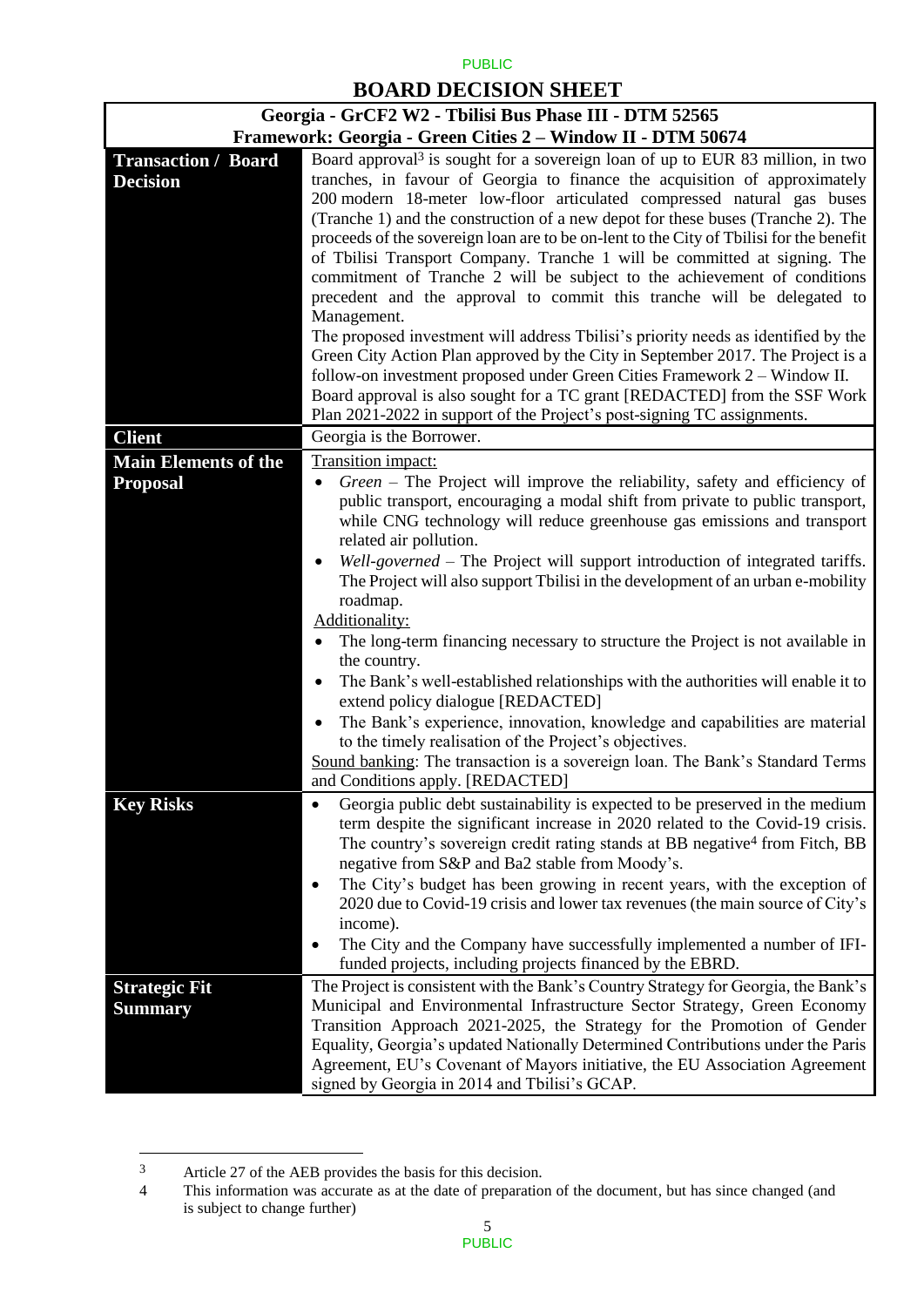## **ADDITIONAL SUMMARY TERMS FACTSHEET**

| <b>EBRD Transaction</b>        | A sovereign loan of up to EUR 83 million to Georgia, to be on-lent to the City       |
|--------------------------------|--------------------------------------------------------------------------------------|
|                                | of Tbilisi ("Tbilisi" or the "City") for the benefit of Tbilisi Transport Company    |
|                                | Ltd. (the "Company" or "TTC"), a municipally owned company which operates            |
|                                | buses, the metro system and cable cars in Tbilisi.                                   |
|                                | The loan will be divided into two tranches:                                          |
|                                |                                                                                      |
|                                | Tranche 1 in the amount of up to EUR 70 million for the acquisition of ca.           |
|                                | 200 modern 18-meter low-floor articulated CNG buses [REDACTED]; and                  |
|                                | Tranche 2 in the amount of up to EUR 13 million for the construction of a            |
|                                | new depot for these buses. [REDACTED].                                               |
| <b>Existing Exposure</b>       | Sovereign exposure: The total amount of sovereign portfolio stands at EUR            |
|                                | 442.6 million [REDACTED]: (DTM numbers: 4304; 36538; 37560; 37801;                   |
|                                |                                                                                      |
|                                | 39579; 40019; 45181; 45956; 47166; 47582; 48098; 48104; 48365; 49649;                |
|                                | 50271; 50842; 51207; 51392; 51422; 51438; 52825).                                    |
|                                |                                                                                      |
| Maturity / Exit /              | Fifteen-year maturity [REDACTED].                                                    |
| <b>Repayment</b>               |                                                                                      |
| <b>Potential AMI eligible</b>  | None                                                                                 |
| financing                      |                                                                                      |
|                                |                                                                                      |
| <b>Use of Proceeds</b>         | The proposed EBRD loan will finance the acquisition of a new bus fleet of 200        |
|                                | modern 18-metre low-floor CNG buses for the City. This is in addition to ca.         |
|                                | 370 modern 12-metre low-floor CNG buses purchased with the support of the            |
|                                | EBRD and the Eastern Europe Energy Efficiency and Environment Partnership            |
|                                | ("E5P") (DTM 47166, Tbilisi Bus Project and DTM 51207, Tbilisi Bus                   |
|                                | Extension).                                                                          |
|                                |                                                                                      |
|                                | <b>Retroactive financing.</b> Due to the application of advance procurement in line  |
|                                | with the Bank's PPR section III, the Borrower has requested the use of               |
|                                | retroactive financing (20 per cent of loan amount for Tranche 1) to be applied to    |
|                                | Project expenditures, which may be incurred prior to the signing of the loan         |
|                                | agreement but after the date of the Concept Review approval, as required by the      |
|                                | Operations Policy for Retroactive Financing.                                         |
| <b>Investment Plan</b>         | [REDACTED]                                                                           |
|                                | [REDACTED]                                                                           |
| <b>Financing Plan</b>          |                                                                                      |
| <b>Key Parties Involved</b>    | Borrower: Georgia represented by the Ministry of Finance.<br>$\bullet$               |
|                                | Beneficiary: the Company, party to a Project Implementation Agreement.<br>$\bullet$  |
|                                | Tbilisi City: party to a Project Support Agreement.                                  |
|                                |                                                                                      |
| <b>Conditions to</b>           | Conditions to effectiveness:                                                         |
| subscription /                 | Ratification;<br>$\bullet$                                                           |
| disbursement                   | Legal opinions;<br>$\bullet$                                                         |
|                                | Project Implementation Agreement and Project Support Agreement signed.               |
|                                | [REDACTED]                                                                           |
|                                |                                                                                      |
| <b>Key Covenants</b>           | [REDACTED]                                                                           |
|                                |                                                                                      |
| <b>Security / Guarantees</b>   | Sovereign loan.                                                                      |
| <b>Other material</b>          | Loan Agreement between the Bank and the Borrower.<br>$\bullet$                       |
| agreements                     | Project Implementation Agreement between the Bank and the Company.<br>$\bullet$      |
|                                | Project Support Agreement between the Bank and the City.                             |
|                                |                                                                                      |
|                                | [REDACTED]                                                                           |
| <b>Associated Donor Funded</b> | A. Technical Cooperation (TC)                                                        |
| <b>TC</b> and co-investment    | Pre-Signing:                                                                         |
| grants/concessional            | TC 1: Technical Due Diligence and Technical Support for Procurement<br>$\bullet$     |
| finance                        | of the Project. The cost of the assignment is EUR 74,466, financed by the            |
|                                |                                                                                      |
|                                | SSF.                                                                                 |
|                                | TC 2: Pre-Signing Procurement Support for Tranche 1 of the Project. The<br>$\bullet$ |
|                                | cost of the assignment is EUR 34,880, financed by the SSF.                           |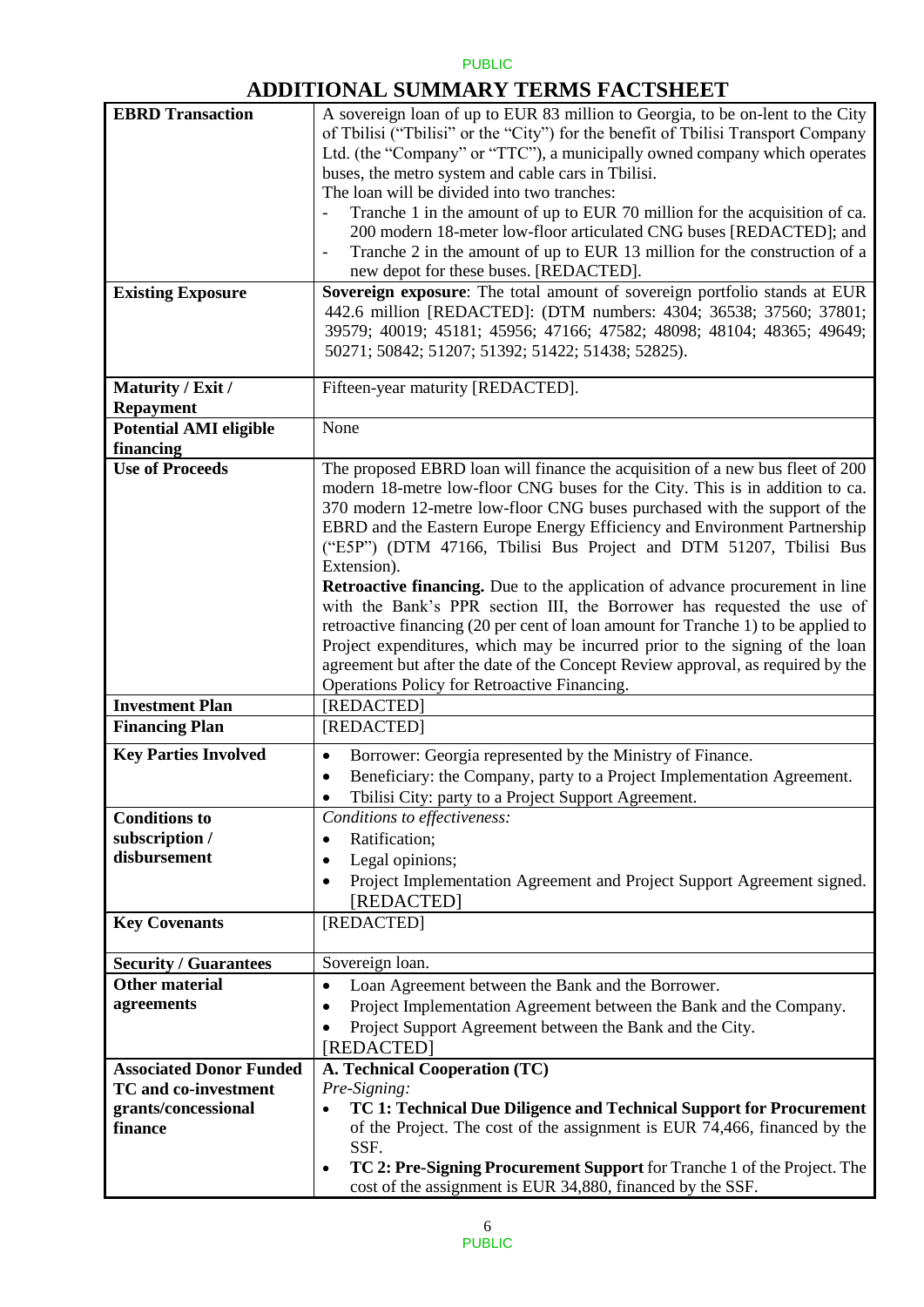|                                         | <b>PUBLIC</b>                                                                                                                                                                                                                                                                                                                                                                                                                                                                                                                                                                                                                                                                                                                                                                                                   |
|-----------------------------------------|-----------------------------------------------------------------------------------------------------------------------------------------------------------------------------------------------------------------------------------------------------------------------------------------------------------------------------------------------------------------------------------------------------------------------------------------------------------------------------------------------------------------------------------------------------------------------------------------------------------------------------------------------------------------------------------------------------------------------------------------------------------------------------------------------------------------|
| $\bullet$<br>Post-Signing:<br>$\bullet$ | TC 3: Environmental and Social ("E&S) Due Diligence of the Project.<br>The cost of the assignment is EUR 32,800, financed by the SSF.<br>TC 4: Project Implementation Support for Tranche 2 [REDACTED].<br>The estimated cost of this assignment is up to EUR 450,000, proposed to be<br>financed by the SSF.<br>• TC 5: Introduction of Integrated Tariffs and Update of the Public<br>Service Contract ("PSC"). [REDACTED]The estimated cost of this<br>assignment is up to EUR 250,000, proposed to be financed by the SSF.<br>TC 6: Support for Development of an Urban E-Mobility Roadmap for<br><b>Tbilisi</b> [REDACTED] The estimated cost of this assignment is up to EUR<br>150,000, proposed to be financed by the GCF. [REDACTED]<br>B. Co-investment grants / Concessional Finance (Non-TC): None. |
| <b>IDED ACTEDI</b>                      |                                                                                                                                                                                                                                                                                                                                                                                                                                                                                                                                                                                                                                                                                                                                                                                                                 |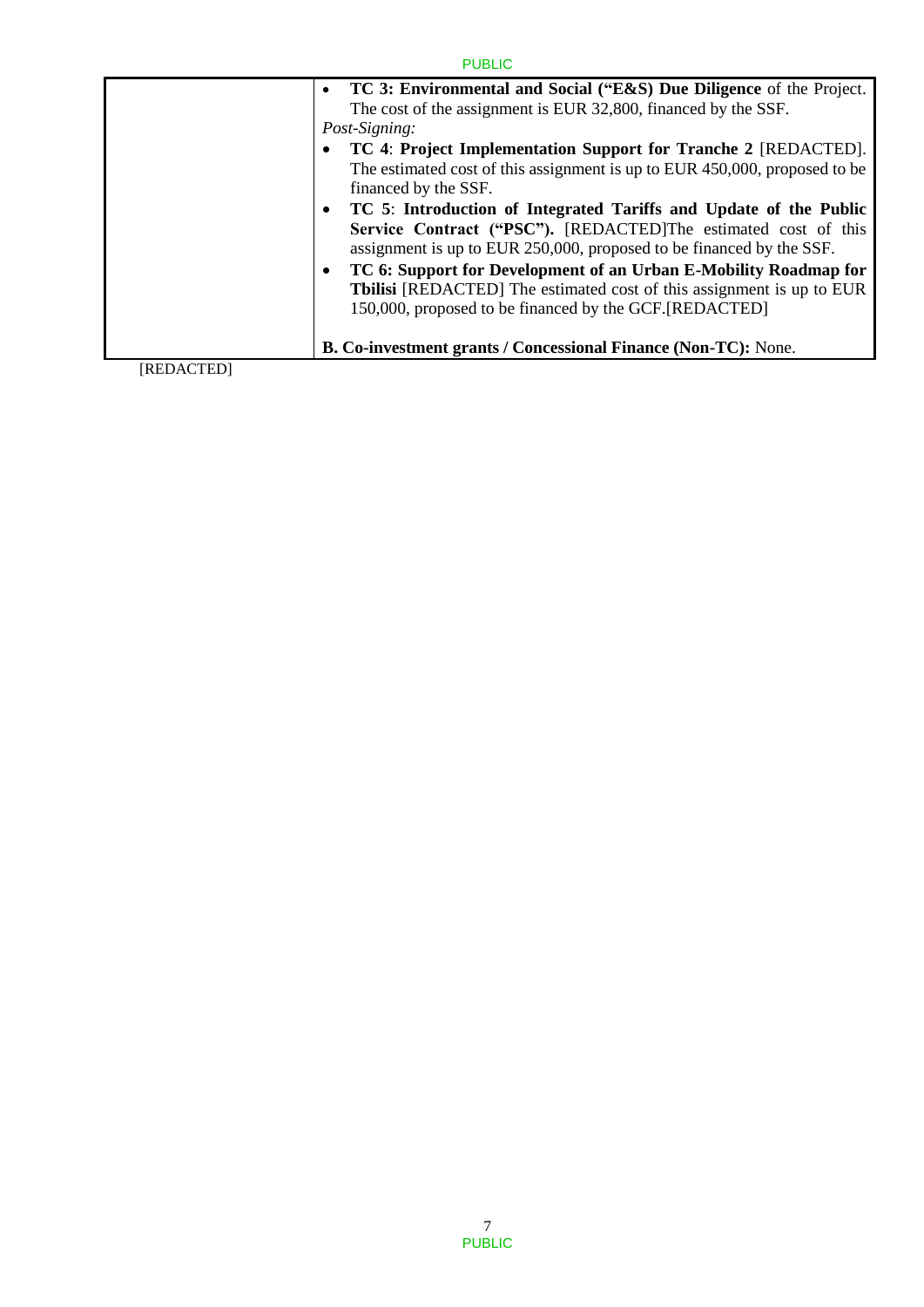### **INVESTMENT PROPOSAL SUMMARY**

## **1. STRATEGIC FIT AND KEY ISSUES**

### **1.1 STRATEGIC CONTEXT**

The proposed investment will address Tbilisi's priority needs as identified by the Green City Action Plan ("GCAP") approved by the City in September 2017. The Project is a follow-on investment, proposed under the Green Cities 2 ("GrCF2") – Window II. Tbilisi's GCAP has identified a range of priority environmental challenges facing the City, as well as the investment and policy actions across multiple sectors, including transport, which are needed to address these challenges. The City is actively working on the implementation of more than 71 per cent of GCAP measures. The Project's objective is to improve the reliability, safety and efficiency of public transport, while the CNG technology will reduce polluting air emissions, making the Project compatible with the Green Economy Transition Approach 2021-2025 ("GET 2.1") and consistent with the ambitions of the GrCF2.

The GCAP indicated that air pollution in Tbilisi is a concern with data on PM2.5 and PM10 levels well above international benchmarks. It is assumed that ninety per cent of air pollution in the City comes from transport, with diesel-powered vehicles being a major contributor. The Project addresses Tbilisi's priority environmental challenges and helps improve the quality of transport in the City and air quality. Following the GCAP's identified need of improving the public transport provision through an expanded low-emission public transport system in the City, the EBRD has assisted Tbilisi in various initiatives in the public transport sector. This includes reforming its management of public transport by financing the bus fleet renewal, the rehabilitation of the metro system, including new metro cars and refurbishment of metro stations, rehabilitation of bus and metro depots and the optimisation of public transport network. In 2020, a Bus Route Restructuring study, developed with the Bank's support, recommended selection of 18-meter buses for certain bus routes to fully satisfy the City's growing demand and provide sufficient capacity under a new optimised network.

EBRD has been supporting Tbilisi since 2016 to realise its aspirations and improve the transport provision. EBRD supports the holistic improvement of the transport services through investments in depot improvements alongside fleet renewal. Investments are also supported by bus route restructuring studies, institutional development for TTC, and supporting the bus service reform through implementing PSC to introduce the new bus network. This Project is a core element of the future sustainable mobility system for the City, which will introduce new bus network and priority bus corridors, integrated public transport services and ticketing, and promote active modes. As such, EBRD continues to support Tbilisi's transition, with an affordable and adapted technology, offering considerable environmental benefits through reduced air pollution, achieved through reduction in car and minibus use and strengthening of the public transport system. This is done in coordination with other donors and in line with Tbilisi's Sustainable Urban Mobility Plan ("SUMP") which is currently in development, and which will inform sustainable planning for the future.

Moreover, the Project is in line with the City's vision for the transport sector as indicated in the Tbilisi Transport Policy (2018-2021), as improving the bus network and public transport uptake is an integral policy pillar. This includes reducing waiting times through the launch of the new bus network and improving the bus fleet through the bus fleet renewal process. According to the Mayor of Tbilisi, the goal of transport reform is to enable the citizens to move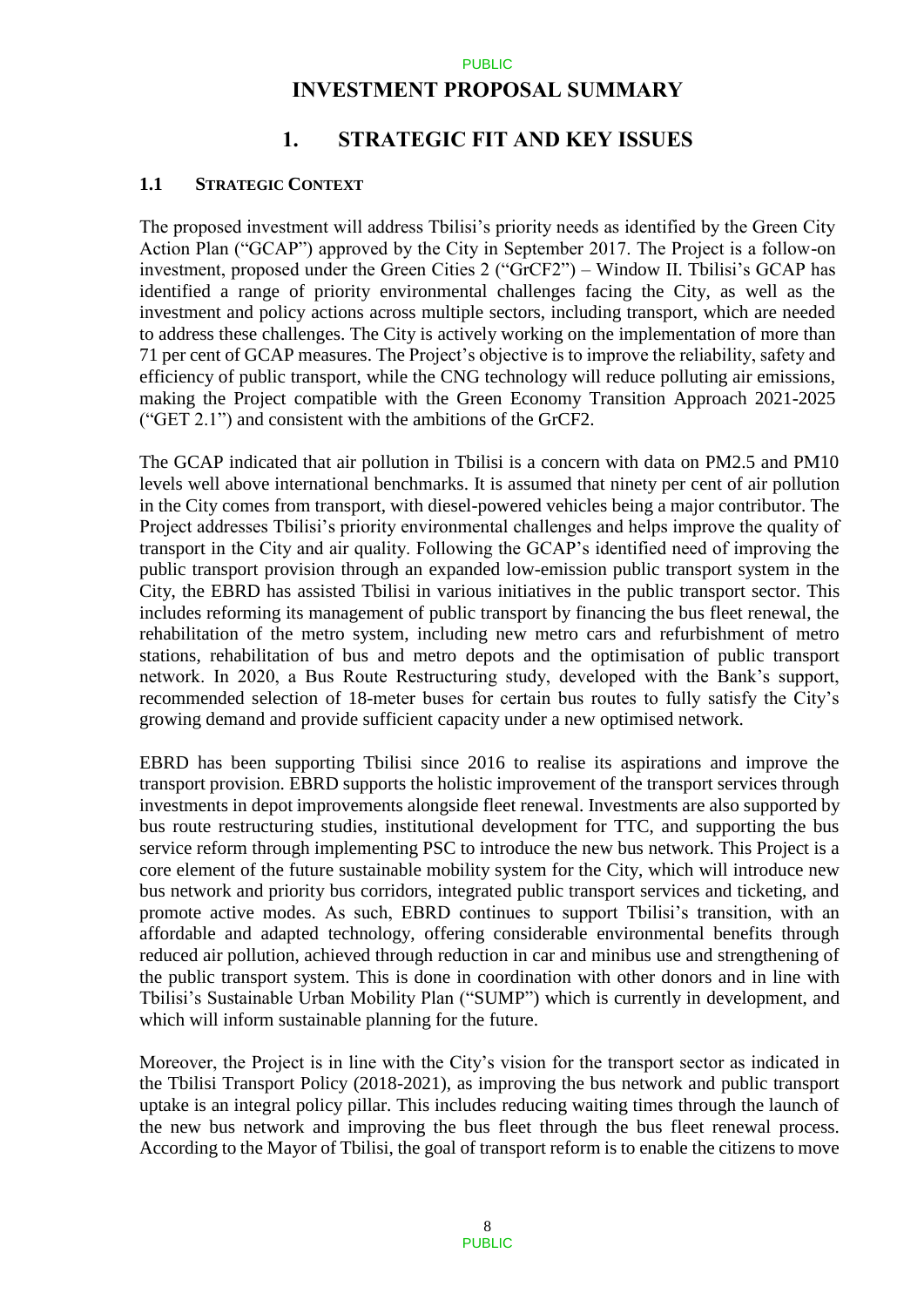quickly and comfortably in the city, highlighting the importance of public transport serving hundreds of thousands of people daily.<sup>5</sup>

With the proposed investment, the City will complete the bus fleet renewal by fully replacing outdated polluting buses with modern environmentally cleaner buses. The Project will:

- Support a continued modal shift away from private cars to public transport;
- Bring significant social benefits by facilitating easy access for passengers, and those with limited movement, including the elderly and the disabled;
- Improve the reliability, safety and efficiency of public transport;
- Reduce air pollution emissions from public transport, improving local air quality; and
- Reduce GHG through the integration of CNG technology.

CNG fuel is a comparatively low-emission fossil fuel technology for bus transportation and its introduction will make a significant impact on harmful toxic emissions affecting air quality, notably particle matter ("PM"), nitrogen oxides, sulphur dioxides and carbon monoxide. The choice of CNG as the most adapted technology for Tbilisi has been confirmed by an independent consultant in the due diligence study, based on a detailed review of total cost of ownership, in the context of local price base. Based on current market price, CNG buses (12m standard and 18m articulated buses) are estimated to be significantly more cost-effective on a total cost of ownership basis (over ten year period), compared with an electric bus of similar size and performance. For Tbilisi the use of CNG technology thus allows a larger low emission bus fleet at affordable tariff, attracting greater ridership and modal shift, as a bulwark against increasing car ownership in Georgia. It is moreover, to be noted that CNG technology is included under the EU clean vehicles directive (to apply from August 2021) for procurement of clean vehicle fleets (CNG and zero emission -electric, hydrogen)6.

E-mobility offers great potential for the city due to the very low grid factor of Georgia. To further promote the City's drive for cleaner energy, the Bank will support a post-signing TC study to support the City prepare a roadmap for electric mobility integration and explore emobility opportunities in the City, including wider adoption of electric fleets and expanding of electric vehicle charging networks. The study will support the adoption of e-mobility through a thorough planning and a programmatic approach guided by pilots and lessons learnt. Critically, it shall also allow the City to give market indication of its preparedness to ensure a successful transition through implementing a framework of policy measures in the e-mobility space and conducting studies which will facilitate and strengthen private sector involvement and appetite. Given the complexities associated with the procurement and deployment of electric buses, this requires significant effort and proper planning that will ensure a strong interest from suppliers.

The Project is consistent with the Municipal and Environmental Infrastructure Sector Strategy, which states that one of the key strategic directions is *"driving the environmental, economic, and social sustainability of the sector through capacity building and improved corporate governance"…" This will be targeted by the Bank through support for (i) GCAP planning, (ii) procurement and implementation, (iii) client capacity building, fostering of improved social and environmental practices, corporatisation, decentralisation, integrated stakeholder engagement, introduction of contractual clarity in the PSC (improving government effectiveness and accountability)."* Second, the Bank's Country Strategy for Georgia notes that "*the Bank will engage in promoting energy efficiency and sustainability in the municipal sector*."

 $\overline{a}$ 

<sup>5</sup> <https://tbilisi.gov.ge/news/11621?lang=en>

<sup>6</sup> [https://ec.europa.eu/transport/themes/urban/clean-vehicles-directive\\_en](https://ec.europa.eu/transport/themes/urban/clean-vehicles-directive_en)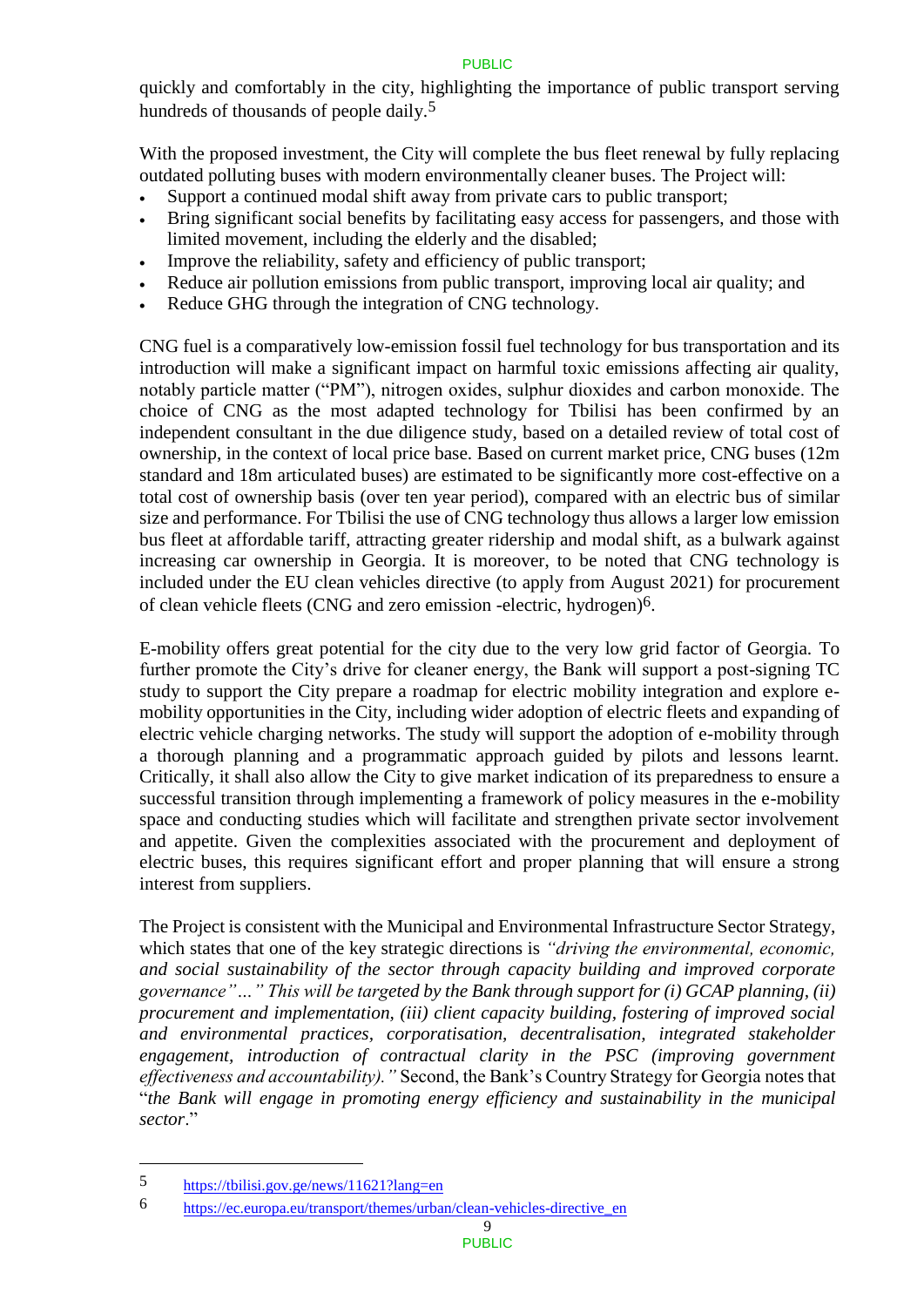In wider terms, the Project is aligned with the requirements of the Covenant of Mayors, which Tbilisi joined in 2010, given the anticipated environmental gains from this investment, and the EU Association Agreement signed by Georgia in 2014. Moreover, this Project is consistent with Georgia's updated Nationally Determined Contributions ("NDC") under the Paris Agreement. In its updated NDC, Georgia is fully committed to an unconditional limiting target of 35 per cent below 1990 level of its domestic total greenhouse gas emissions by 2030. The updated NDC of Georgia sets 2030 Climate Change Strategy and 2020-2023 Action Plan for the determination of mitigation measures contributing achievement of unconditional and conditional commitments and mitigation targets. Specifically, this Project is consistent with the Objective 2.3 of Goal 2 (transport sector), which is to promote non-motorized means of mobility and public transport. Under this objective, Georgian NDC and Action Plan envisages an increase in public transport and bus fleet upgrade. This Project also contributes to a host of UN Sustainable Development Goals ("SDGs"), namely: SDG 3. Good Health and Well-being, SDG 5. Gender Equality, SDG 7. Affordable and Clean Energy, SDG 9. Industry, Innovation and Infrastructure, SDG 11. Sustainable Cities and Communities, and SDG 17. Partnerships for the SDGs.

### **1.2 TRANSITION IMPACT**

The GrCF2 represents a strategic and multi-project approach seeking to help identify and address environmental challenges in selected large cities in our countries of operation. The primary goal is to achieve significant environmental improvements and to promote the **Green** transition quality within the relevant cities. In addition to the environmental objective, the GrCF2 also promotes sustainable cities through inclusive, resilient, well-governed and smart urban development. Depending on which area can generate the strongest and most relevant transition impact, either **Well-governed, Inclusive, Resilient or Competitive** will be pursued and presented as the secondary transition quality for each sub-Project under the framework. These transition objectives are supported by the development and implementation of a cityspecific GCAP aiming to identify environmental challenges, facilitate better coordination and buy-in among stakeholders and help to prioritise and develop the best ways to address the environmental challenges through targeted investments, services and policy instruments.

Tbilisi was one of the first three cities to join the EBRD Green Cities and one of the first to complete a GCAP. To date 71 per cent of the actions identified under its GCAP are at least 'under implementation, and an additional 17 per cent 'in preparation'. This Project also marks Tbilisi as the city with the most investments under the EBRD Green Cities. Please refer to Annex 2 for an overview of the Green Cities Programme.

The Project will primarily help to promote the **Green** transition quality by introducing buses that will reduce local air pollution and transport related environmental impacts, which were identified in Tbilisi's GCAP as a priority ("*Bus fleet renewal with low/zero emission buses").*  The Project will also support the **Well-governed** objective through introduction of integrated tariffs. The Project will also support Tbilisi in development of an urban e-mobility roadmap through post-signing support. The Project will also promote access to safe transport for women and children by improving security measures that address any form of Gender Based Violence and Sexual Harassment at the Bus Depot and surrounding facilities. The Project will also aim to collect sex-disaggregated data of transport users to inform Bus routes and schedules.

**Delivery risks** to transition impact [REDACTED] are mitigated by the following factors: (a) the GCAP was approved by the City and is currently under implementation; (b) the City remains committed to support green development (combating air pollution in the City remains high on the political agenda); (c) the loan covenants and TC support for the Project.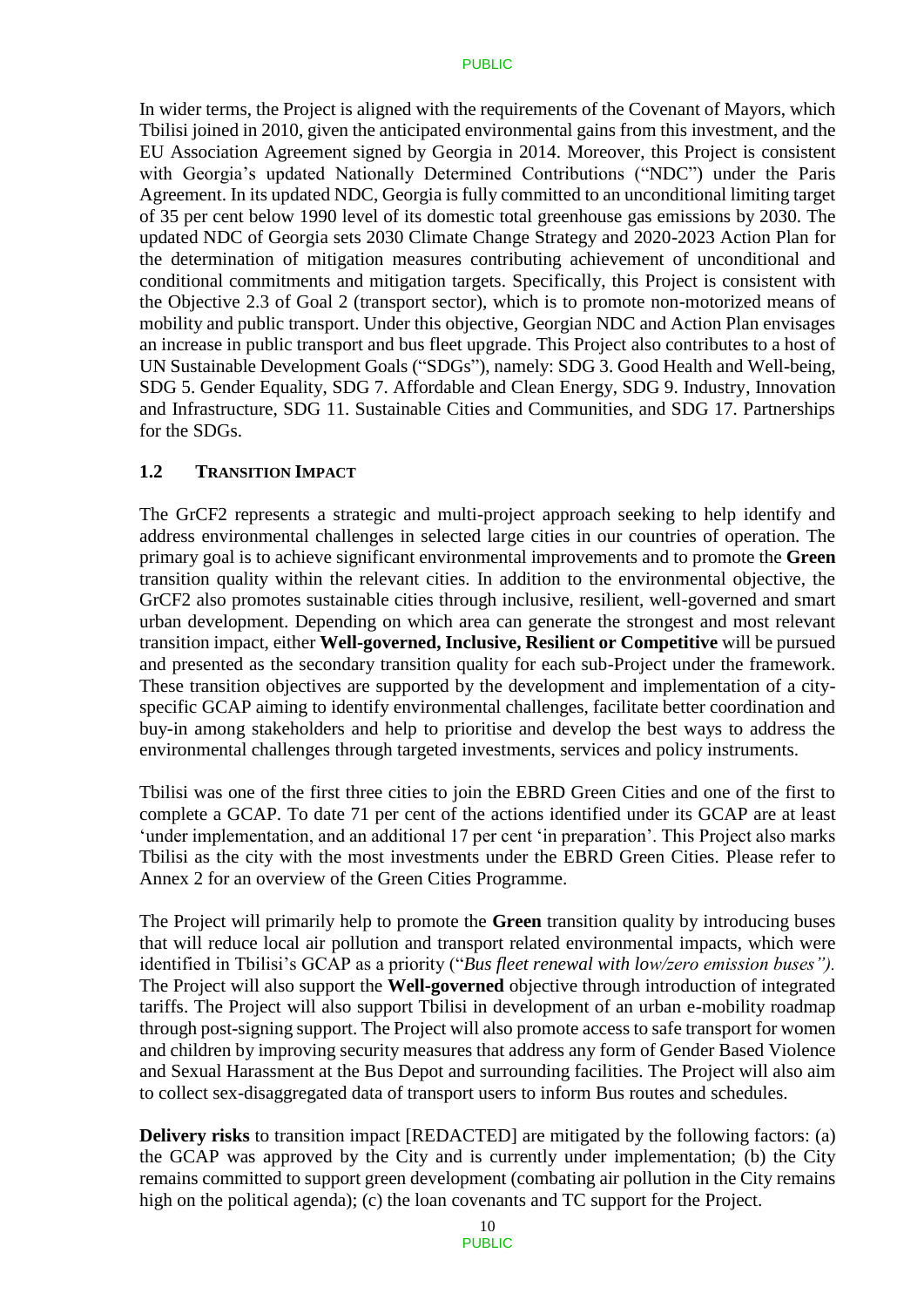## **1.3 ADDITIONALITY**

| <b>Identified triggers</b>                    | <b>Description</b>                                                                               |
|-----------------------------------------------|--------------------------------------------------------------------------------------------------|
|                                               | A subsequent/consecutive transaction with the The Project is a repeat sovereign transaction with |
| same client/group either with the same use of | Georgia and Tbilisi. This is a follow-on investment                                              |
| proceeds or in the same country (repeat       | under the GCAP and forms part of a broader programme                                             |
| transaction).                                 | aiming to assist the City in implementing the GCAP.                                              |
|                                               | With this Project, Tbilisi will complete bus fleet renewal                                       |
|                                               | and fully replace outdated polluting buses with modern                                           |
|                                               | environmentally clean transport. The first and second                                            |
|                                               | projects were signed in May 2016 (DTM 47166) and                                                 |
|                                               | November 2019 (DTM 51207).                                                                       |

| <b>Additionality sources</b>                                                      | <b>Evidence of additionality sources</b>                                                                |  |  |
|-----------------------------------------------------------------------------------|---------------------------------------------------------------------------------------------------------|--|--|
| <b>Financing structure -</b>                                                      | There is very limited market for long-term municipal                                                    |  |  |
| EBRD offers financing that is not available in                                    | borrowing for local authorities in Georgia. Local banks                                                 |  |  |
| the market from commercial sources on                                             | cannot offer loans matching the economic life of                                                        |  |  |
| reasonable terms and conditions, e.g. a longer                                    | infrastructure assets. [REDACTED].                                                                      |  |  |
| grace period than the market average, restricted                                  |                                                                                                         |  |  |
| foreign currency financing etc. Such financing is                                 |                                                                                                         |  |  |
| necessary to structure the Project.                                               |                                                                                                         |  |  |
| EBRD offers a tenor, which is longer than                                         |                                                                                                         |  |  |
| available to the client in the market on                                          |                                                                                                         |  |  |
| reasonable terms and conditions.                                                  |                                                                                                         |  |  |
| EBRD investment is needed to close the                                            |                                                                                                         |  |  |
| funding gap. At the same time, EBRD does not                                      |                                                                                                         |  |  |
| crowd out other sources, such as from IFIs,                                       |                                                                                                         |  |  |
| commercial<br>banks<br>and/or<br>government,                                      |                                                                                                         |  |  |
| complements them.                                                                 |                                                                                                         |  |  |
| Risk mitigation - EBRD helps the client to                                        | The Project will achieve reductions in $CO2$ emissions                                                  |  |  |
| mitigate carbon transition risks and take                                         | [REDACTED], as well as PM [REDACTED] and NOx                                                            |  |  |
| climate action, such as to move along a low                                       | [REDACTED].                                                                                             |  |  |
| carbon transition pathway.                                                        |                                                                                                         |  |  |
| <b>Standard-setting: helping Projects and clients</b>                             | EBRD transition impact, environmental and social                                                        |  |  |
| achieve higher standards -                                                        | related conditionalities go far beyond what commercial                                                  |  |  |
| Client seeks/makes use of EBRD expertise on                                       | funding sources would require, including procurement                                                    |  |  |
| environmental<br>standards,<br>higher<br>above                                    | procedures, accounting transparency, sector reform                                                      |  |  |
| 'business as usual'.                                                              | (adoption of public performance contracts) and clear link                                               |  |  |
| Client seeks/makes use of EBRD expertise on                                       | to the green economy. The Project will leverage the<br>results achieved through the EBRD's previous bus |  |  |
| higher inclusion and gender standards and/or<br>equal opportunities action plans. | projects.                                                                                               |  |  |
| Client seeks/makes use of EBRD expertise on                                       | The Project will identify clear measures for the security                                               |  |  |
| best international procurement standards.                                         | of women and children transport users in the bus depot                                                  |  |  |
|                                                                                   | and surrounding facilities such as parking lots,                                                        |  |  |
|                                                                                   | pavements and ensuring their safe access to the transport                                               |  |  |
|                                                                                   | system. The Project will also aim to collect sex-                                                       |  |  |
|                                                                                   | disaggregated data of transport users to inform                                                         |  |  |
|                                                                                   | improvements in transportation routes and schedules.                                                    |  |  |
| Knowledge, innovation and capacity building                                       | The EBRD has extensive urban transport sector                                                           |  |  |
| EBRD provides expertise, innovation,                                              | knowledge and long-standing relationship (including                                                     |  |  |
| knowledge and/or capabilities that are material                                   | policy dialogue) and GCAP implementation with the                                                       |  |  |
| to the timely realisation of the Project's                                        | counterparts, which will contribute to successful                                                       |  |  |
| objectives, including support to strengthen the                                   | implementation of the Project.                                                                          |  |  |
| capacity of the client.                                                           |                                                                                                         |  |  |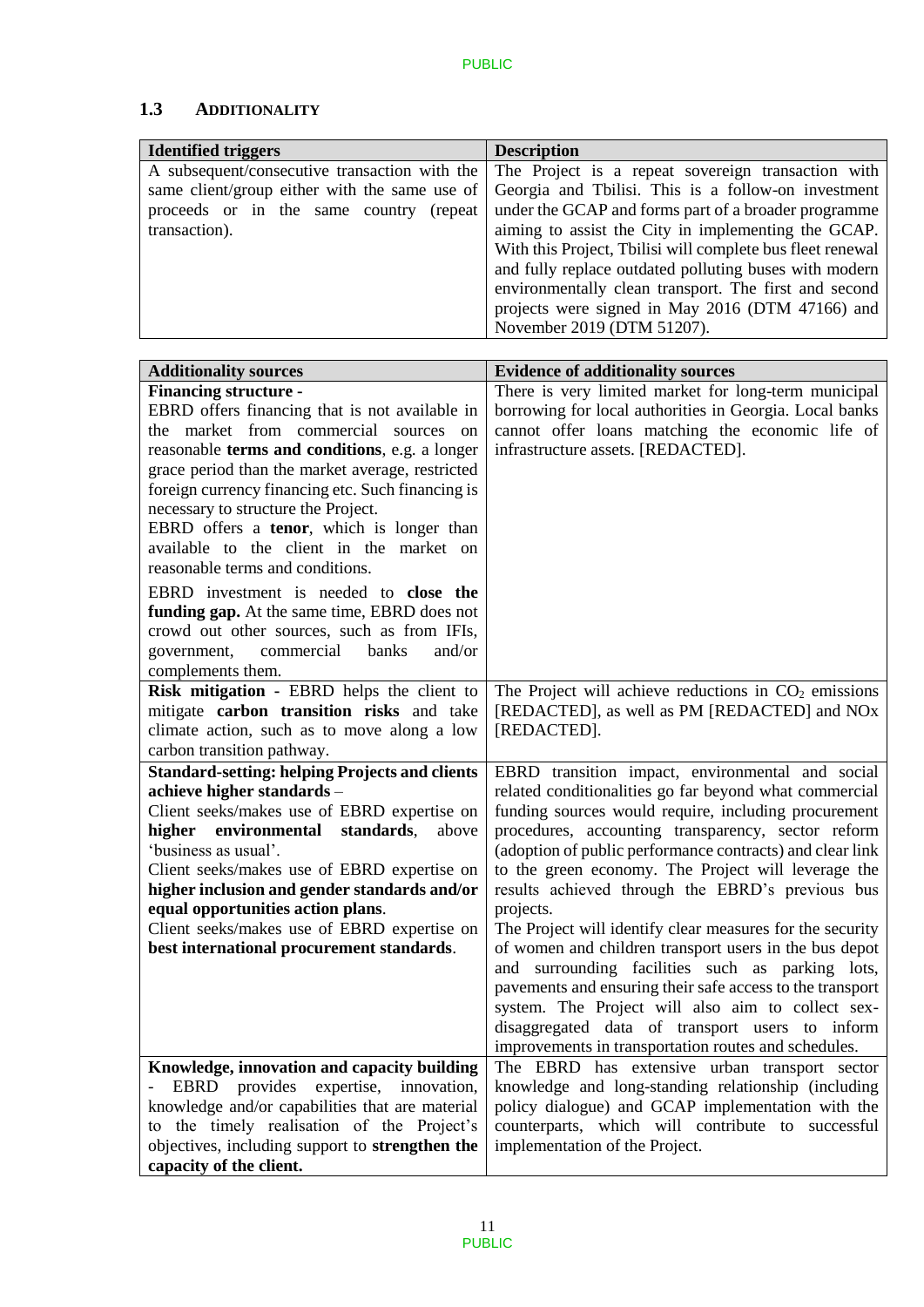| <b>Risks</b>           | Probability/  | <b>Comments</b>                                                                    |
|------------------------|---------------|------------------------------------------------------------------------------------|
|                        | <b>Effect</b> |                                                                                    |
| Project specific risks |               |                                                                                    |
| Georgia's              | Medium/       | [REDACTED] Georgia's public debt increased from 40.4 per cent of GDP in 2019       |
| Creditworthine         | Medium        | to 60.7 <sup>7</sup> per cent in 2020[REDACTED] External public debt, which is     |
| ss as Borrower         |               | denominated in foreign currency and mostly owed to multilateral and bilateral      |
|                        |               | donors on concessional terms, represented 79 per cent of the total public debt and |
|                        |               | approx. 48 per cent of 2020 GDP. [REDACTED].                                       |
| Financial              | Low/High      | The City's budget has been growing in recent years, with the exception of 2020,    |
| Performance of         |               | [REDACTED] due to COVID-19 crisis and lower tax revenue (the main source           |
| the City               |               | of the City's income). [REDACTED] The loan is sovereign to Georgia and the         |
|                        |               | risk rests at the sovereign level.                                                 |
| Implementatio          | Low/High      | The City and the Company have successfully implemented a number of IFI-funded      |
| n Risk                 |               | projects, including with the EBRD. [REDACTED]                                      |
| External risks         |               |                                                                                    |
| <b>Exchange Rate</b>   | Medium/       | [REDACTED] Under the floating exchange rate regime, the National Bank of           |
| <b>Risk</b>            | Medium        | Georgia (NBG) intervenes in the foreign exchange market only to smoothen out       |
|                        |               | excessive currency volatility. [REDACTED].                                         |
|                        |               |                                                                                    |

## **1.4 SOUND BANKING - KEY RISKS**

# **2. MEASURING / MONITORING SUCCESS**

| Overall objectives of project  | <b>Monitoring benchmarks</b>                       | <b>Implementation timing</b> |
|--------------------------------|----------------------------------------------------|------------------------------|
| Good financial and operational | Growth in revenues, profitability and   [REDACTED] |                              |
| performance                    | cash flows                                         |                              |
| On-time project implementation | Completion according to the timeline               |                              |
|                                | and within the budget                              |                              |

The TI objectives and the relevance for this sub-project are detailed in the table below. The transition qualities will be monitored at the Framework level aggregating data on each transition benchmark in the table below for all sub-projects.

| <b>Primary quality: Green</b> |                                                    |                                                                                     |                              |                                                |                                         |                                       |                         |  |  |
|-------------------------------|----------------------------------------------------|-------------------------------------------------------------------------------------|------------------------------|------------------------------------------------|-----------------------------------------|---------------------------------------|-------------------------|--|--|
| Obj.<br>No.                   | <b>FW</b><br><b>Monitoring</b><br><b>Indicator</b> | <b>Corresponding</b><br><b>Sub-Project</b><br><b>Monitoring</b><br><b>Indicator</b> | Details (FW)                 | Details for<br><b>Specific Sub-</b><br>Project | <b>Baseline</b><br>$(Sub -$<br>Project) | <b>Target</b><br>$(Sub -$<br>Project) | <b>Due date</b><br>(FW) |  |  |
| 1.1                           | Number of                                          | Recommended                                                                         | <b>New Green City Action</b> | Tbilisi's GCAP                                 | <b>[REDA</b>                            | <b>[REDA</b>                          | <b>[REDA</b>            |  |  |
|                               | recommend                                          | policy or                                                                           | <b>Plans:</b> 30 new GCAPs   | approved by the                                | <b>CTED</b>                             | <b>CTED</b>                           | CTED]                   |  |  |
|                               | ed policy or                                       | strategy agreed                                                                     | finalised and submitted for  | City in                                        |                                         |                                       |                         |  |  |
|                               | strategy                                           | by relevant                                                                         | approval by relevant         | September                                      |                                         |                                       |                         |  |  |
|                               | agreed by                                          | stakeholder(s)                                                                      | authorities, and includes    | 2017, including                                |                                         |                                       |                         |  |  |
|                               | relevant                                           |                                                                                     | priority actions and a       | an                                             |                                         |                                       |                         |  |  |
|                               | stakeholder(                                       |                                                                                     | monitoring strategy in       | implementation                                 |                                         |                                       |                         |  |  |
|                               | S)                                                 |                                                                                     | each participating City.     | and monitoring                                 |                                         |                                       |                         |  |  |
|                               |                                                    |                                                                                     | Baseline target of the       | strategy.                                      |                                         |                                       |                         |  |  |
|                               |                                                    |                                                                                     | GrCF and GrCF2               |                                                |                                         |                                       |                         |  |  |
|                               |                                                    |                                                                                     | combined is 20 GCAPs.        |                                                |                                         |                                       |                         |  |  |

 $\overline{7}$ This information was accurate as at the date of preparation of the document, but has since changed (and is subject to change further)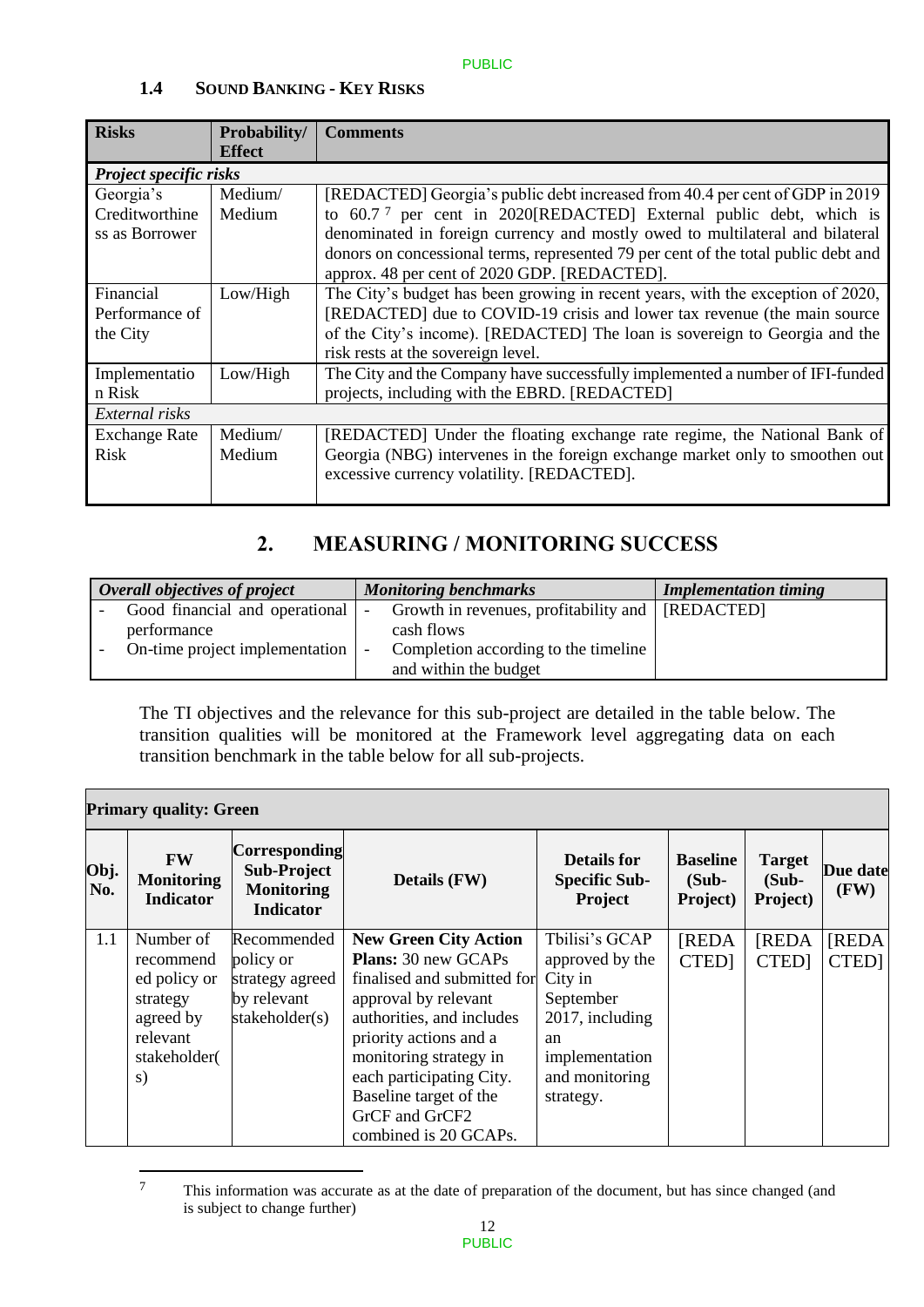| 1.2 | Performance<br>or action<br>plan<br>implemente<br>d by the<br>client | Performance or<br>action plan<br>implemented by<br>the client | <b>Strong follow-on</b><br>support: 50% of<br>transactions (under<br>GrCF2 and future<br>extensions) are follow-on<br>investments addressing<br>priority environmental<br>challenges identified in<br>the GCAPs.                                                                                                                                                   | The Project is<br>the City's<br>seventh $(7th)$<br>follow-on<br>investment from<br>the GCAP,<br>which addresses<br>the priority<br>challenge of air<br>pollution<br>through bus<br>fleet renewal<br>with low/zero<br>emission buses.                                                                                                                     | [REDA<br>CTED]        | [REDA<br>CTED]        | <b>[REDA</b><br>CTED] |
|-----|----------------------------------------------------------------------|---------------------------------------------------------------|--------------------------------------------------------------------------------------------------------------------------------------------------------------------------------------------------------------------------------------------------------------------------------------------------------------------------------------------------------------------|----------------------------------------------------------------------------------------------------------------------------------------------------------------------------------------------------------------------------------------------------------------------------------------------------------------------------------------------------------|-----------------------|-----------------------|-----------------------|
| 1.3 | Performance<br>or action<br>plan<br>implemente<br>d by the<br>client | Performance or<br>action plan<br>implemented by<br>the client | <b>Multiple green</b><br>investments:<br>Each participating city<br>makes on average at least<br>3 investments (with or<br>without EBRD<br>financing) that address<br>priority environmental<br>challenges identified by<br>the GCAP, where all<br><b>EBRD</b> financed projects<br>will meet the extended<br>Framework's eligibility<br>criteria for investments. | The Project will<br>be signed and<br>implemented<br>and meets the<br>eligibility<br>criteria for<br>investments<br>under GrCF2.<br>The project will<br>result in<br>environmental<br>benefits, namely<br>reduced local air<br>pollution<br>[REDACTED].<br>Reduction in<br>SO <sub>x</sub><br>[REDACTED];<br>NOx<br>[REDACTED];<br>and, PM<br>[REDACTED]. | <b>[REDA</b><br>CTED] | <b>[REDA</b><br>CTED] | [REDA<br>CTED]        |
| 1.4 | Performance<br>or action<br>plan<br>implemente<br>d by the<br>client | Performance or<br>action plan<br>implemented by<br>the client | <b>Effective GCAP</b><br>implementation:<br>The Framework achieves<br>at least 50 per cent of all<br>verifiable targets, set in<br>the GCAP, within 5 years<br>after the respective<br><b>GCAP</b> finalisation<br>(including both<br>investments and well-<br>defined policy measures).                                                                           | The Project<br>addresses the<br>GCAP target of<br>bus fleet<br>renewal with<br>low/zero<br>emission buses.                                                                                                                                                                                                                                               | <b>[REDA</b><br>CTED] | [REDA<br>CTED]        | [REDA<br>CTED]        |
| 1.5 | Improved<br>1 standards                                              | Improved<br>environmenta environmental<br>standards           | <b>Environmental impact:</b><br>The Framework achieves<br>significant environmental<br>improvements for at least<br>one priority<br>environmental challenge,<br>i.e. the promotion or<br>protection of certain<br>performance levels<br>(colour codes) for                                                                                                         | While the<br>Project<br>addresses the<br>City's priority<br>needs and<br>reducing the<br>environmental<br>impacts of the<br>City's transport<br>sector by                                                                                                                                                                                                | [REDA<br>CTED]        | [REDA<br><b>CTED</b>  | [REDA<br>CTED]        |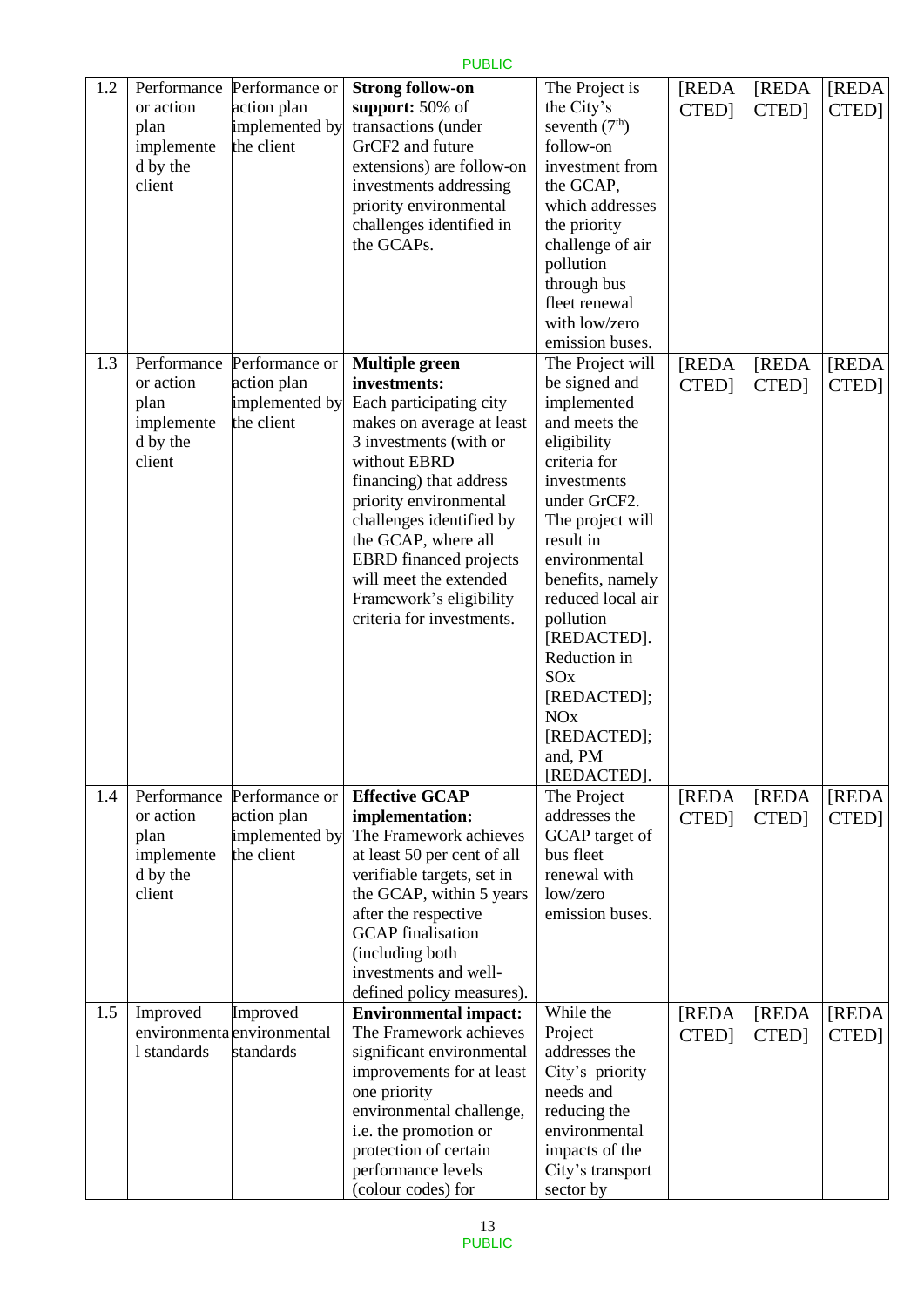|  | priority environmental<br>challenges as specified in<br>the GCAPs, for more<br>than 50 per cent of the | improving the<br>bus fleet and<br>encouraging a<br>shift to public |  |  |
|--|--------------------------------------------------------------------------------------------------------|--------------------------------------------------------------------|--|--|
|  | Green Cities.                                                                                          | transport                                                          |  |  |
|  |                                                                                                        | systems, the                                                       |  |  |
|  |                                                                                                        | relevant                                                           |  |  |
|  |                                                                                                        | environmental                                                      |  |  |
|  |                                                                                                        | improvements                                                       |  |  |
|  |                                                                                                        | within the                                                         |  |  |
|  |                                                                                                        | respective cities                                                  |  |  |
|  |                                                                                                        | will not be                                                        |  |  |
|  |                                                                                                        | monitored at                                                       |  |  |
|  |                                                                                                        | project level.                                                     |  |  |

| <b>Secondary quality: Well-governed</b> |                                                                                                               |                                                                                                   |                                                                                                                                                                                                                                                                                   |                                                                                                                               |                                         |                                    |                                            |
|-----------------------------------------|---------------------------------------------------------------------------------------------------------------|---------------------------------------------------------------------------------------------------|-----------------------------------------------------------------------------------------------------------------------------------------------------------------------------------------------------------------------------------------------------------------------------------|-------------------------------------------------------------------------------------------------------------------------------|-----------------------------------------|------------------------------------|--------------------------------------------|
| Obj.<br>No.                             | <b>FW</b><br><b>Monitoring</b><br><b>Indicator</b>                                                            | Correspondin<br>g Sub-Project<br><b>Monitoring</b><br><b>Indicator</b>                            | <b>Further Details Sub-</b><br>Project level                                                                                                                                                                                                                                      | <b>Details for</b><br><b>Specific Sub-</b><br>Project                                                                         | <b>Baseline</b><br>$(Sub -$<br>Project) | <b>Target</b><br>(Sub-<br>Project) | <b>Due</b><br>date<br>$(Sub -$<br>Project) |
| 2.1                                     | Number of<br>tariff<br>reforms in<br>target<br>segment<br>adopted by<br>authorities                           | Tariff reform<br>in target<br>segment<br>adopted by<br>authorities                                | A formal cost recovery<br>tariff methodology is<br>introduced, approved and<br>respected by the<br>authorities.                                                                                                                                                                   | The City to<br>introduce<br>integrated tariffs.                                                                               | <b>[REDA</b><br>CTED]                   | <b>[REDA</b><br>CTED]              | <b>REDA</b><br>CTED]                       |
| 2.2                                     | Number of<br>Public<br>service<br>contract or<br>Public<br>Service<br>Obligation<br>signed and<br>implemented | Public service<br>contract or<br><b>Public Service</b><br>Obligation<br>signed and<br>implemented | A new service contract in<br>line with international<br>practice is developed and<br>signed (not a revision to<br>an existing PSC) and<br>respected by the parties<br>during the first 2 years of<br>the contract $-$ and where<br>such contract is not a<br>norm in the country. | A performance-<br>based PSC, signed<br>in July 2021, to be<br>implemented and<br>respected by the<br>City and the<br>Company. | <b>[REDA</b><br>CTED]                   | <b>[REDA</b><br>CTED]              | <b>REDA</b><br>CTED]                       |
| 2.3                                     | Number of<br>institution-<br>level<br>capacity<br>strengthened<br>in target<br>area                           | Institution-<br>level capacity<br>strengthened<br>in target area                                  | Promote and help<br>implement priority policy<br>actions, as identified in<br>the GCAP, enabling<br>governance or land<br>planning improvements.                                                                                                                                  | Urban E-Mobility<br>Roadmap<br>developed for<br>Tbilisi.                                                                      | <b>[REDA</b><br>CTED]                   | <b>[REDA</b><br><b>CTED</b>        | <b>REDA</b><br>CTED]                       |

| <b>Additional indicators</b>       |                                                                                                       |                                                                                                                                                                              |                       |                       |                            |
|------------------------------------|-------------------------------------------------------------------------------------------------------|------------------------------------------------------------------------------------------------------------------------------------------------------------------------------|-----------------------|-----------------------|----------------------------|
| <b>Indicator</b><br>type           | <b>Monitoring Indicator</b>                                                                           | <b>Details</b>                                                                                                                                                               | <b>Baseline</b>       | <b>Target</b>         | Due<br>date                |
| Advisory &<br>Policy<br>Indicators | Practices of the relevant<br>stakeholder improved (equal<br>opportunities practices of the<br>client) | Client improves standards by<br>introducing security measures that<br>address Gender Based Violence and<br>Sexual Harassment at the bus depot<br>and surrounding facilities. | <b>[REDA</b><br>CTED] | <b>[REDA</b><br>CTED] | <b>REDA</b><br><b>CTED</b> |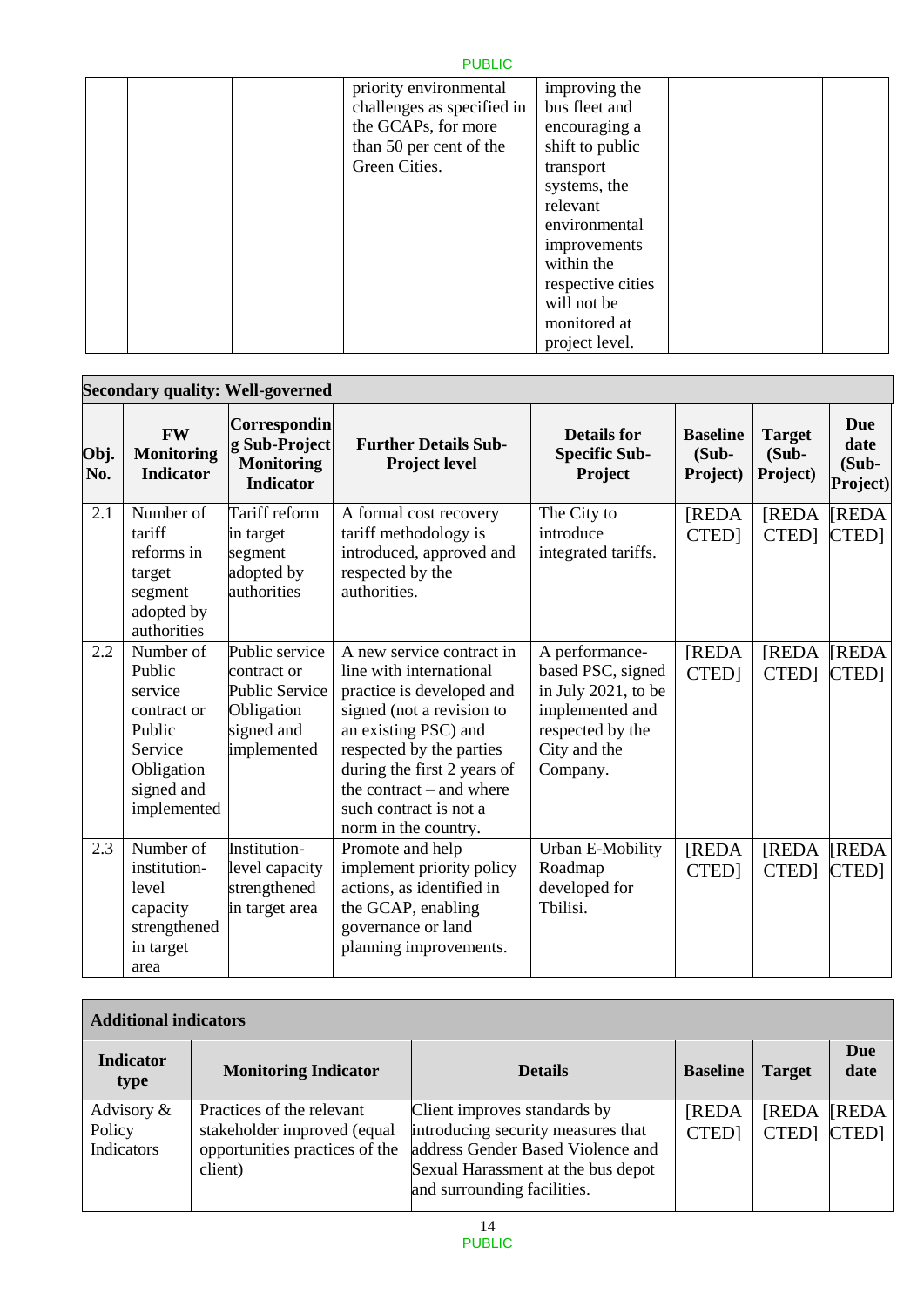| 110, confundamento interestu                      |                         |                              |  |  |  |
|---------------------------------------------------|-------------------------|------------------------------|--|--|--|
| <b>Indicator</b>                                  | <b>Projected Impact</b> | <b>Implementation Timing</b> |  |  |  |
|                                                   | Green                   |                              |  |  |  |
| Total Population benefitting from improved public | 1.2 million population  | [REDACTED]                   |  |  |  |
| transport services (individuals)                  | of Tbilisi City         |                              |  |  |  |
| Annual reduction in tonnes of $CO2$ equivalent    | [REDACTED] $CO2e q$     | [REDACTED]                   |  |  |  |
| savings (tonnes $CO2$ eq / yr)                    | [REDACTED]              |                              |  |  |  |
|                                                   | savings on current      |                              |  |  |  |
|                                                   | emissions               |                              |  |  |  |

#### **Project Monitoring Indicators**

## **3. KEY PARTIES**

### **3.1 BORROWER / CLIENT**

The Borrower is Georgia, represented by the Ministry of Finance. In 2020, Georgia faced coronavirus-induced crisis after the robust expansion of the economy in the previous years. With tourism receipts amounting to nearly one fifth of overall GDP, the negative impact of COVID-19 containment measures and continued restrictions on international travel hit many sectors. GDP contracted by 6.2 per cent in 2020. In February 2021 and in May 2021, during their periodic review, Moody's confirmed Government of Georgia's rating at 'Ba2' with stable outlook. Following outlook revision from stable to negative in April 2020, Fitch affirmed Georgia's Long-Term Foreign-Currency Issuer Default Rating (IDR) rating at 'BB' and outlook at negative in February 2021. Standard & Poor's revised its outlook on Georgia from stable to negative in February 2021, while affirming their long-term foreign and local currency sovereign credit ratings of the Government of Georgia at 'BB/B'. Please refer to Annex 3 for a detailed public debt sustainability analysis of Georgia.

## **3.2 THE CITY AND THE COMPANY**

**The City:** The City has relatively strong financials and adequate leverage. In 2020, total revenues was GEL 868.5 million [REDACTED].

Current expenditures were increased to GEL 825.2 million [REDACTED].

The City had a current surplus. [REDACTED] Please refer to Annex 4 for the detailed historical financial analysis of the City.

**The Company:** The Company's main sources of revenue is the revenue from passenger transportation by the three main categories of transport: buses; metro; and cableway. The Company receives the full tariff for every passenger transported, either by direct ticket sales to the customers or subsidy received from the City. The capital expenditures of the Company are covered by the City's budget [REDACTED].

## **4. MARKET CONTEXT**

Tbilisi has a population of 1.2 million, which equals to one third of the total population of Georgia. The organisation of public transport, including traffic management and supervision of public transport including minibuses, is the responsibility of the Transport Authority ("Transport and Urban Development Agency" or "TUDA") under City administration. TUDA was established in January 2020, as part of the transport reform supported by the Bank, to manage all urban transport in a comprehensive and integrated manner.

> 15 PUBLIC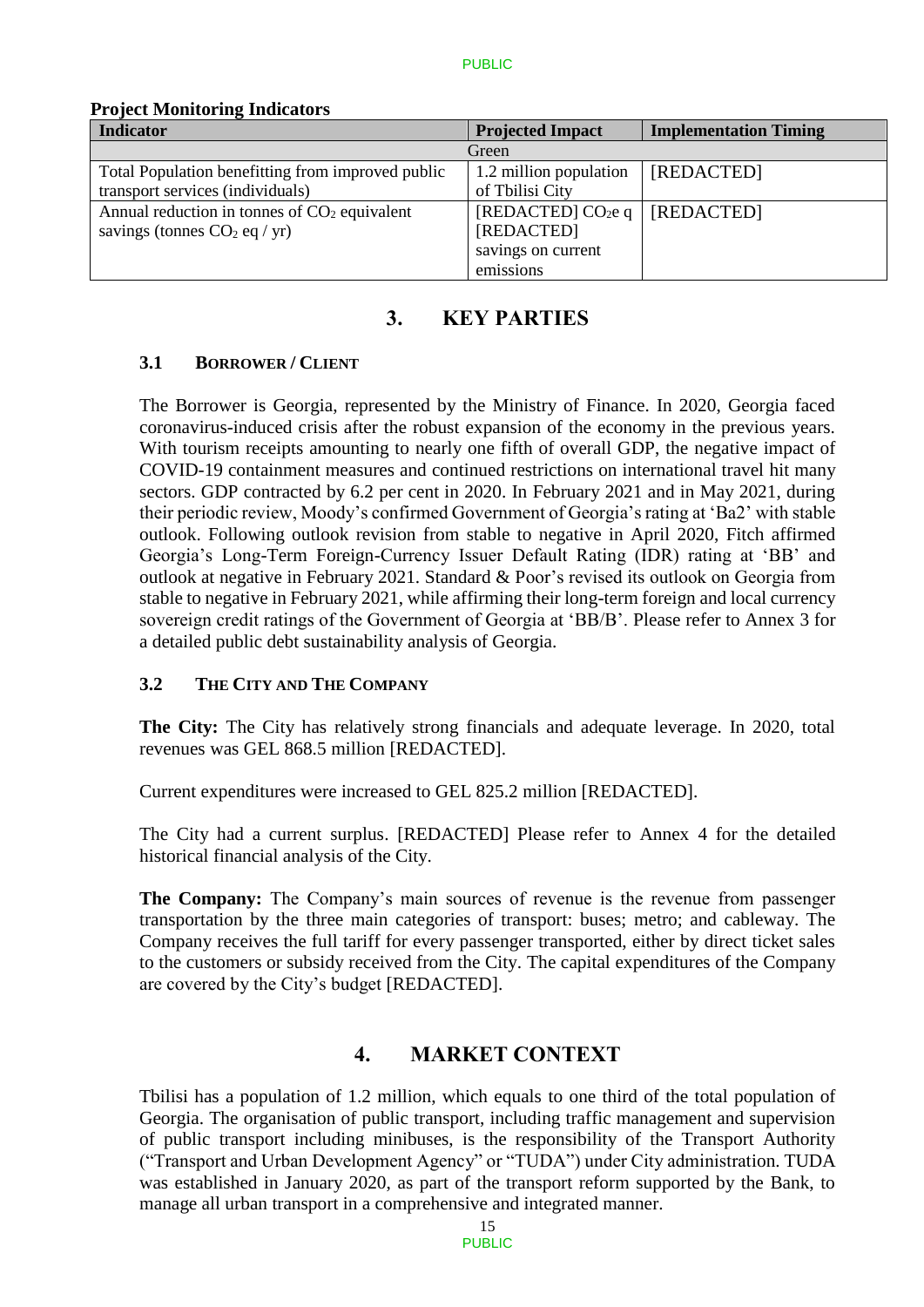The City-owned TTC (formerly Tbilisi Metro Ltd.) is the principal transport operator in the city, operating bus routes, the metro and cable-car lines. The Company was founded in 1966 when the first line of Tbilisi metro was opened. The current bus network in Tbilisi has replaced former tramway and trolleybus networks, which were abandoned in 2006 along with the previous bus network.

In addition to the Company routes, four private minibus companies (jointly "Minibus Operators" or "TMC") operate the additional bus routes (second and third tier routes), including the majority of microbus routes with 20-year licences awarded in 2011.

The relations between the Company and the City are governed by the local legislation as well as the Company's charter. As part of the Bank's policy dialogue, TUDA and TTC signed a PSC, as well as a separate PSC was signed between TUDA and TMC. This was the first time PSCs were introduced to the urban transport sector in Tbilisi. This was an integral step as PSCs formally specify the contractual relationship between the public transport authority and the public transport operator, thus allowing to define the conditions for efficient public transport services, to allocate tasks and responsibility, and in general, to increase transparency.

The bus fares are approved and regulated by the City Council, while minibus fares are set by the private operators with advance notification to the City. Since 2008, the City has established an electronic ticket system for transport services through a service contract with two separate systems, one for transport routes operated by the Company and the other for those operated by the private operators. The single fare for the municipal transport (metro, bus) costs 0.5 GEL (EUR 0.2), including free transfers during 90 minutes, and the ropeway of Rike-Narikala costs 1.0 GEL. The minibuses charge GEL 0.8 (EUR 0.3) per trip. [REDACTED] With the assistance from the Bank's funded consultants working on restructuring the bus network under Tbilisi Bus Project, the City prepared ground for integration of these two ticketing systems. As part of this Project, the City / TUDA will further be supported to introduce and implement the integrated tariffs. This initiative will further improve user experience (through integrated ticketing and tariffs) and is anticipated to attract users, shifting from more polluting modes.

With the proposed investment, the attractiveness of buses as a means of transport will be enhanced further, which in turn will encourage passengers to continue to use public bus services, preventing a shift to minibuses and cars. The benefits of the Project include reduced journey times and reduced delays and subsequently lower negative environmental impacts attributed to the higher level of service attraction and modal shift.

## **5. FINANCIAL / ECONOMIC ANALYSIS**

#### **5.1 FINANCIAL PROJECTIONS**  [REDACTED]

### **5.2 ECONOMIC ANALYSIS**

#### [REDACTED]

### **5.3 PROJECTED PROFITABILITY FOR THE BANK** [REDACTED]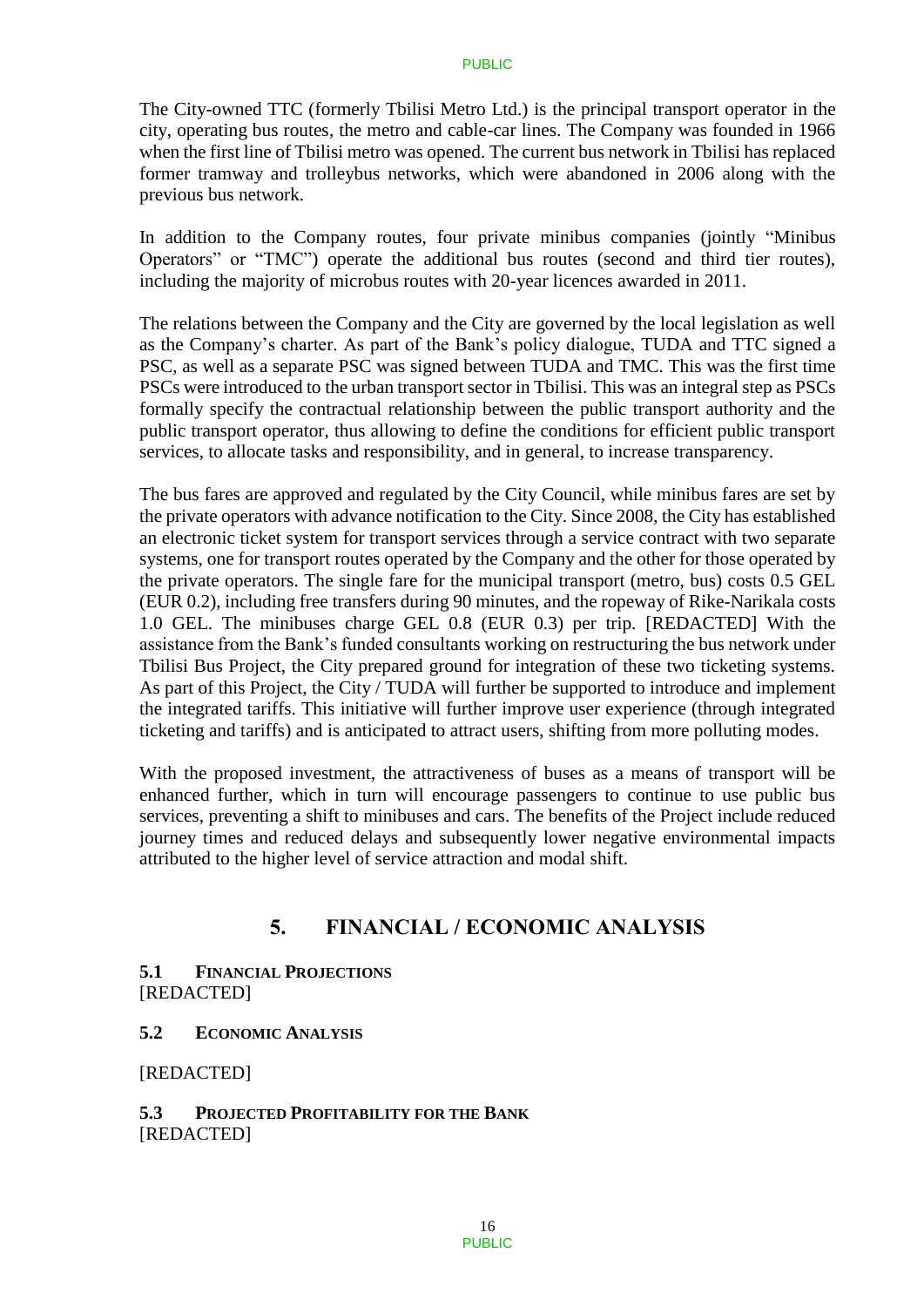## **6. OTHER KEY CONSIDERATIONS**

### **6.1 ENVIRONMENT**

Categorised B (Environmental and Social Policy 2019). E&S impacts associated with the purchase and operation of the new low emission CNG buses of EURO VI standard and construction of the new bus depot will be mainly beneficial. Any potential adverse E&S impacts will be site-specific and manageable through the implementation of good management practices. The Project will contribute to improving accessibility and mobility for all user groups, air quality in the city, safety and efficiency of urban transportation.

An Environmental and Social Due Diligence ("ESDD") has been undertaken by an independent consultant and included analysis of the existing Environmental and Social Management Systems and performance, status of implementing ESAP actions for the previous transactions; as well as assessment of the impacts associated with this Project. Assessment also included an analysis of E&S impacts and benefits associated with the Project to ensure the proposed specification for the buses will meet EU requirements, considering the findings of the independent technical assessment.

The Company is an existing Client of the Bank and the ESDD has confirmed that over the past years the Company has made a substantial progress in implementing E&S improvements and has institutional and technical capacity to deliver the Project according to the Bank requirements. The Bank has been also supporting the Company through a number of TCs, specifically, Safety Management System Implementation, Traffic and Driving Safety Management, Gender and PIU TC support.

The Company has addressed community safety and occupational health and safety risks linked to the COVID-19 response in line with Government guidelines through the Infectious Diseases Management Plan (COVID Management Plan) and the drivers are instructed to follow related procedures.

The due diligence has indicated that current environmental, occupational health and safety, and stakeholder engagement practices are in line with the national legislation. TTC continues to duly implement actions agreed with EBRD under the previous ESAP. Gender assessment was done for the previous projects, based on which a TC aimed at equal opportunities and training of female bus drivers has been implemented. To further enhance gender component of the Project the Bank will support the Client in introducing the tariff reform in favour of increased access to services for women and improving security measures that address Gender Based Violence and Sexual Harassment at the bus depot and surrounding facilities.

ESDD has identified potential gaps associated with the new Project, which include, inter alia, historical contamination of the proposed bus depo site with biological and other waste, community impacts, air pollution and needs in additional environmental surveys and permitting.

The ESAP has been updated to include further improvements and enforcement of safe labour practices, traffic and fire safety, waste management, regulatory permitting compliance, stakeholder engagement. The ESAP has been fully agreed with the Client. The Bank will monitor the Company's activities through annual E&S monitoring reports.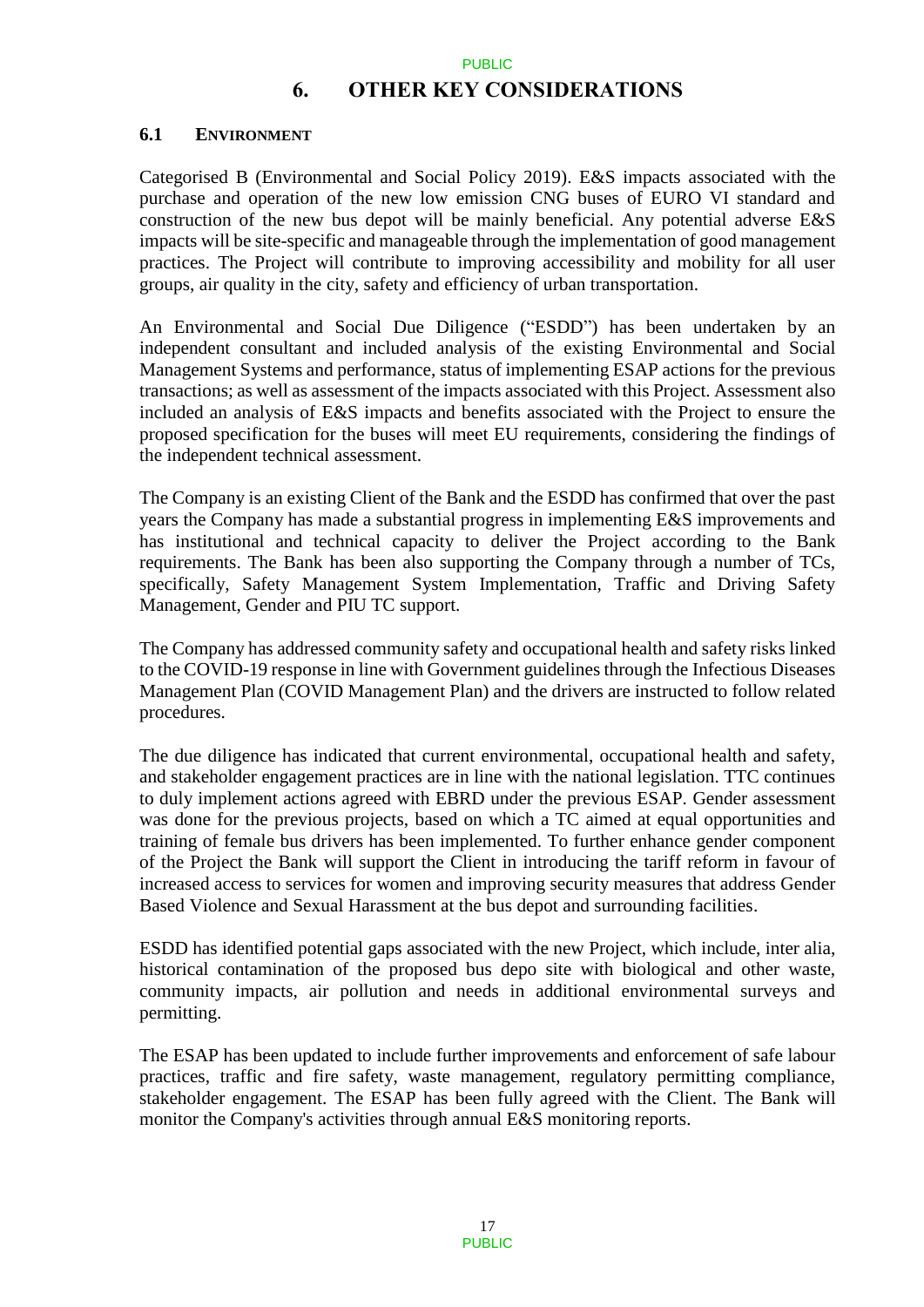### **6.2 INTEGRITY**

The updated integrity due diligence was undertaken on Tbilisi City Administration, the Company, its shareholders, senior management and other relevant parties. The review did not identify any material integrity issues. [REDACTED] It was therefore concluded that this Project does not pose an unacceptable reputational risk to the Bank.

All actions required by applicable EBRD procedures relevant to the prevention of money laundering, terrorist financing and other integrity issues have been taken with respect to the Project, and the Project files contain the integrity checklists and other required documentation, which have been properly and accurately completed to proceed with the Project.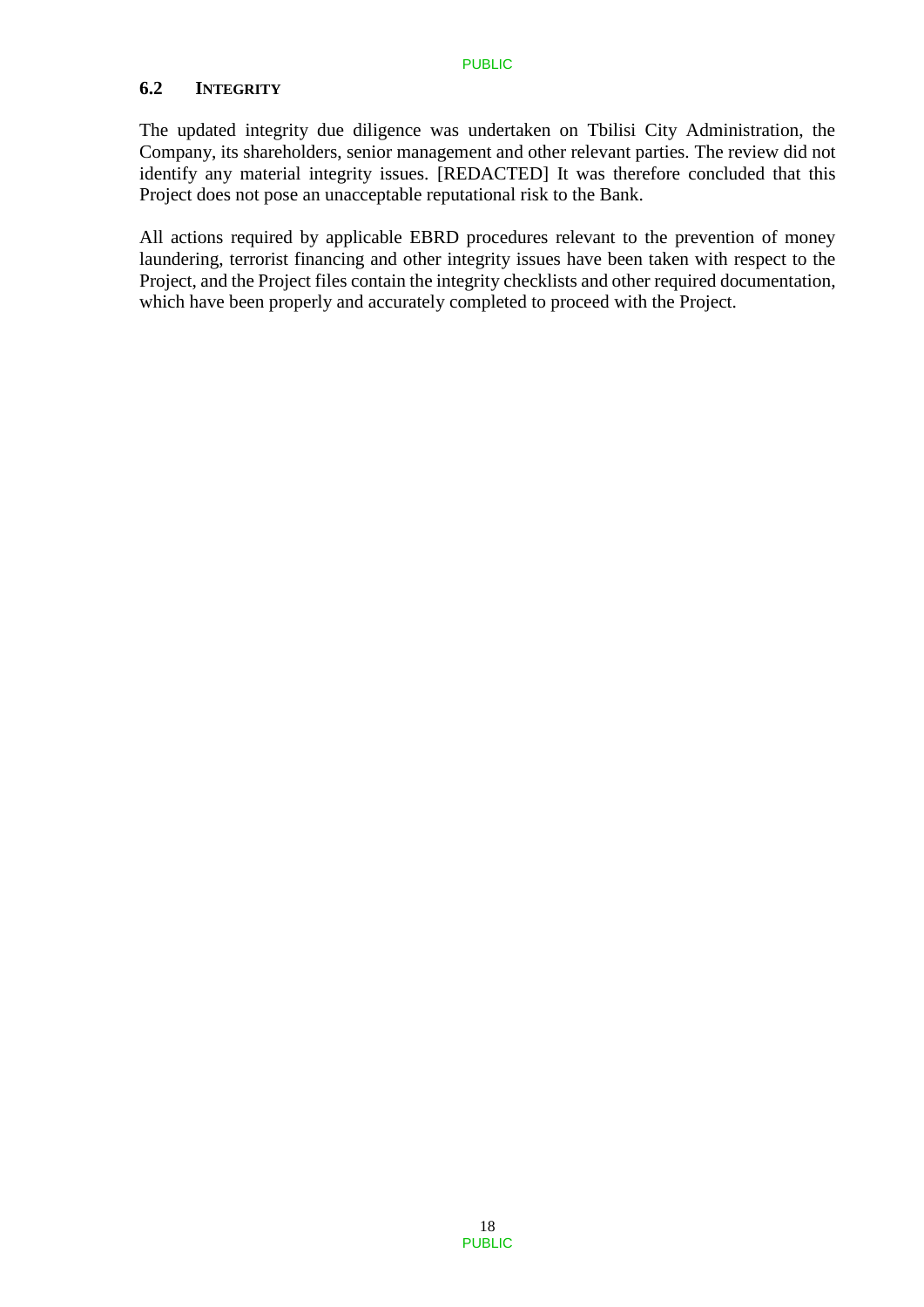# **ANNEXES TO OPERATION REPORT**

| <b>ANNEX 1</b>     | Project Implementation and Procurement Plan |
|--------------------|---------------------------------------------|
| ANNEX <sub>2</sub> | Implementation Progress of GrCF / GrCF2     |
| <b>ANNEX 3</b>     | Public Debt Sustainability of Georgia       |
| <b>ANNEX 4</b>     | <b>Historical Financial Analysis</b>        |
| <b>ANNEX 5</b>     | SSF TC fiche                                |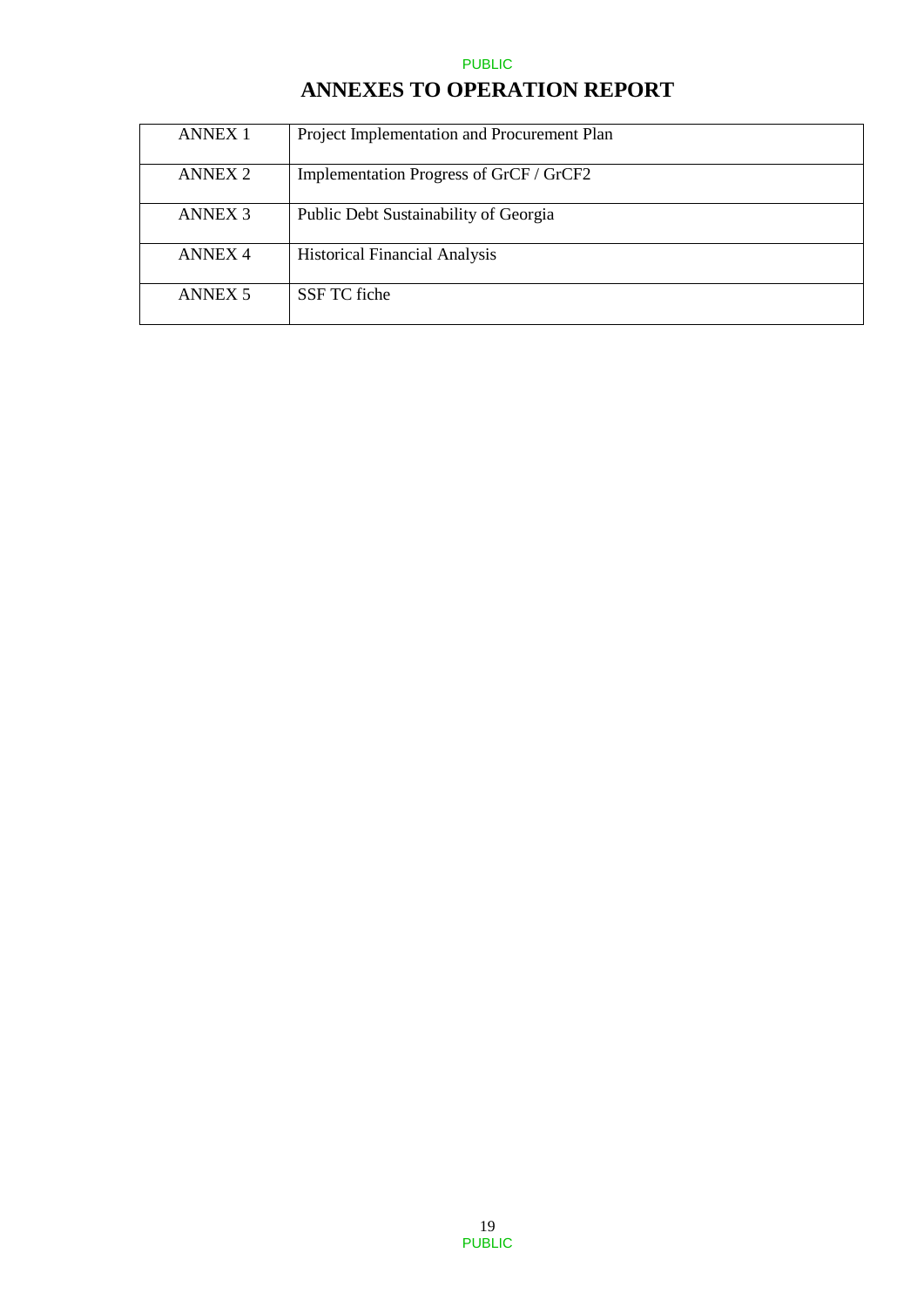## **ANNEX 1: PROJECT IMPLEMENTATION AND PROCUREMENT PLAN**

### **Procurement classification –** *Public [sovereign]*

### **Project risk assessment:** [REDACTED]

### **Project implementation arrangements:**

The Bank has hired two pre-signing consultants to support the project preparation.

The Technical DD Consultant (TC 1) *among other things* is tasked with:

- Development of technical specifications for the buses and provision of technical support during tender evaluation phase for the buses; and
- Development of conceptual design for the depot and provision of technical support during tender evaluation phase for the depot.

In parallel, the Pre-signing procurement support consultant (TC 2) shall:

- Review the technical specifications developed by the technical team and provide comments if any [REDACTED]; and
- Provide procurement support for the procurement of buses, up to contract signing. *The procurement consultant will be assisted by the technical consultants during the clarifications and evaluation phases of the tender as and if necessary.*

The Client shall provide a dedicated PIU with the same staffing as approved for the ongoing projects of EBRD [REDACTED].

#### **Procurement arrangements:**

All goods, works and services, financed from the Bank's loan, will be procured following open tendering procedure in accordance with the requirements of the Bank's Procurement Policies and Rules ("PP&R") for public sector operations.

All procurement will be conducted through ECEPP, thus warranting that the Client shall use only the latest templates and standard tender documents and contract forms. [REDACTED] All contracts included in the Project will be subject to prior review by the Bank.

No exceptions or derogations from the PP&R are requested or envisaged.

### **Additional information:**

Considering that the Client has requested to start the Project implementation as soon as possible, there is a possibility that retroactive financing might be required in the amount up to 20 per cent of the loan amount.

The COVID-19 related risks and limitations during the tender process are mostly mitigated by the use of the ECEPP.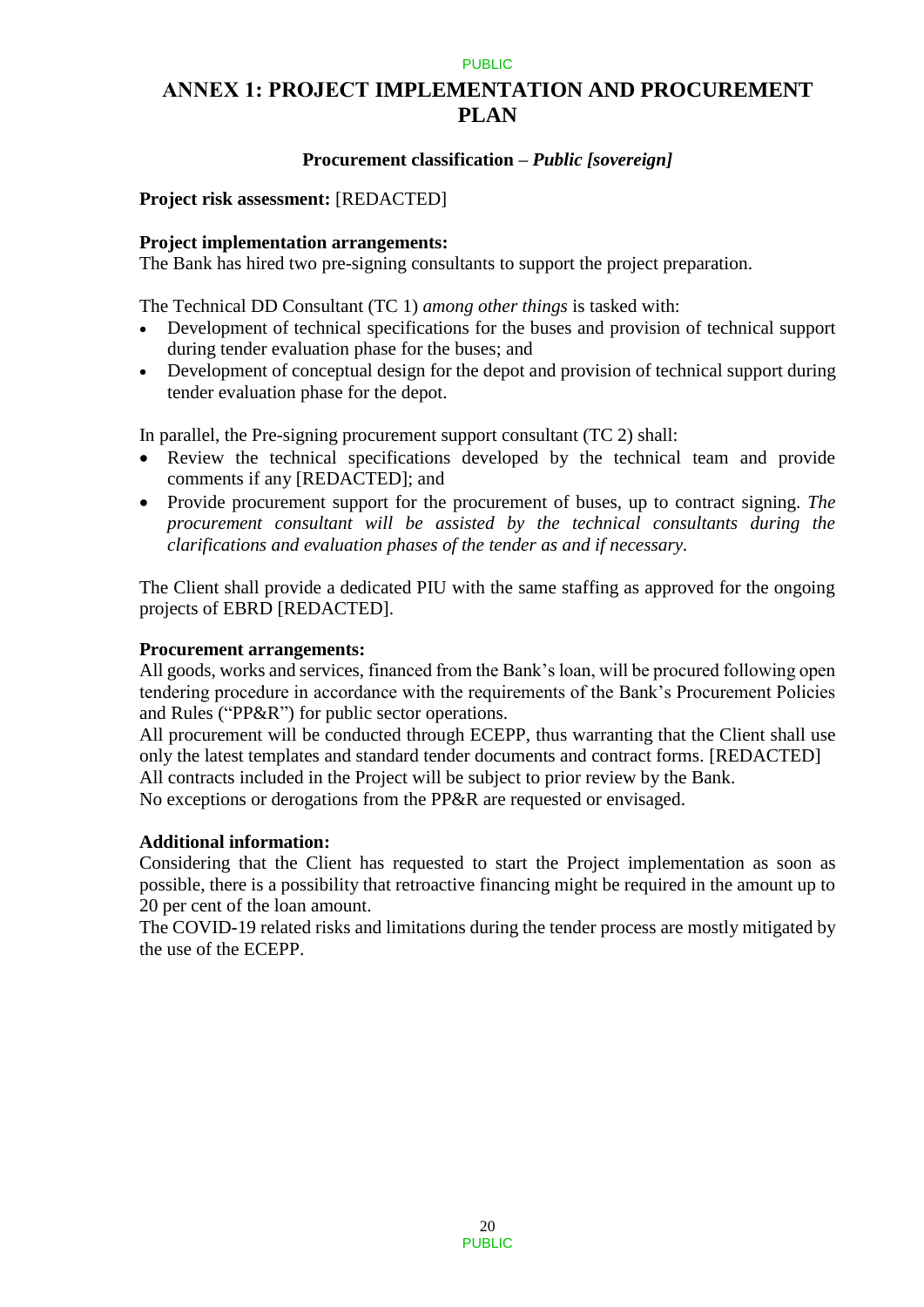### **ANNEX 2: IMPLEMENTATION PROGRESS OF GrCF / GrCF2**

Since 2016, the GrCF and GrCF2 have mobilised nearly EUR 3 billion in EBRD and donor funding. The Green Cities Framework (GrCF), approved by the Board in November 2016, set an ambitious agenda for the Bank's municipal business, with the over-arching aim being 'to serve as a sector-wide catalyst for addressing environmental challenges at the City level'. After only 2 years of operation, the Framework proved its ability to act as such a catalyst with the utilisation of the entire EUR 250 million headroom. As a consequence, in October 2018 a new Framework was approved by the Board, Green Cities Framework 2 (GrCF2), with a headroom of EUR 1.1 billion, with EUR 700 million from the Bank's own capital and the remainder from the Green Climate Fund (GCF) and other donors. Given the sizeable amount from the GCF, in the form of concessional loans and grants for both capex and TC and the requirement to confirm to GCF the availability of Bank co-financing, GrCF2 is divided into two windows: Window I for GCF co-financing and Window II for non GCF co-financing. Following the continuing successful uptake, in November 2020, an extension of EUR 950 million was approved for GrCF2 WII.

Tbilisi was one of the first three cities to pioneer GCAP development, and approved it in September 2017. Since then the City is actively implementing more than 70 per cent of measures from its GCAP with both EBRD support and its own funds. Namely, the City is working on bus fleet renewal (OPID 51207), bus network restructuring, rehabilitation of metro system (OPID 51392), modernisation of waste collection equipment and landfill (OPID 47582, OPID 52825). In addition, the City is implementing the policy measures structured under its GCAP. In the buildings sector a set of Minimum technical requirements for new construction and major renovation of buildings is approved along with the adoption of the Law of Georgia on "Energy efficiency of buildings". In the urban transport sector, the City started the development of Sustainable Urban Mobility Plan (SUMP), as well as regulation of taxis. In the land use sector, Tbilisi adopted a new Sustainable Urban Planning System (Land Use Master Plan). In the waste sector Tbilisi Waste Management Action Plan is adopted, and preventive measures for illegal dumping are under implementation. The City is also actively working towards climate resilience measures recommended under the GCAP. Namely, Resilience Strategy for the City of Tbilisi (under the 100RC) has been developed, along with awareness raising campaign for general public. [REDACTED].

#### **Progress on TI objectives GrCF and GrCF2 to date:**

 $\overline{a}$ 

To date 52 transactions have been signed through the GrCF and GrCF2, or as a result of GCAPs. Out of these projects, 24 are follow-on investments (46 per cent). So far, 35 GCAPs have been initiated, of which 18 have been adopted, 1 completed, 12 initiated and 4 under procurement<sup>8</sup>. [REDACTED].

<sup>8</sup> This information was accurate as at the date of preparation of the document, but is subject to further change.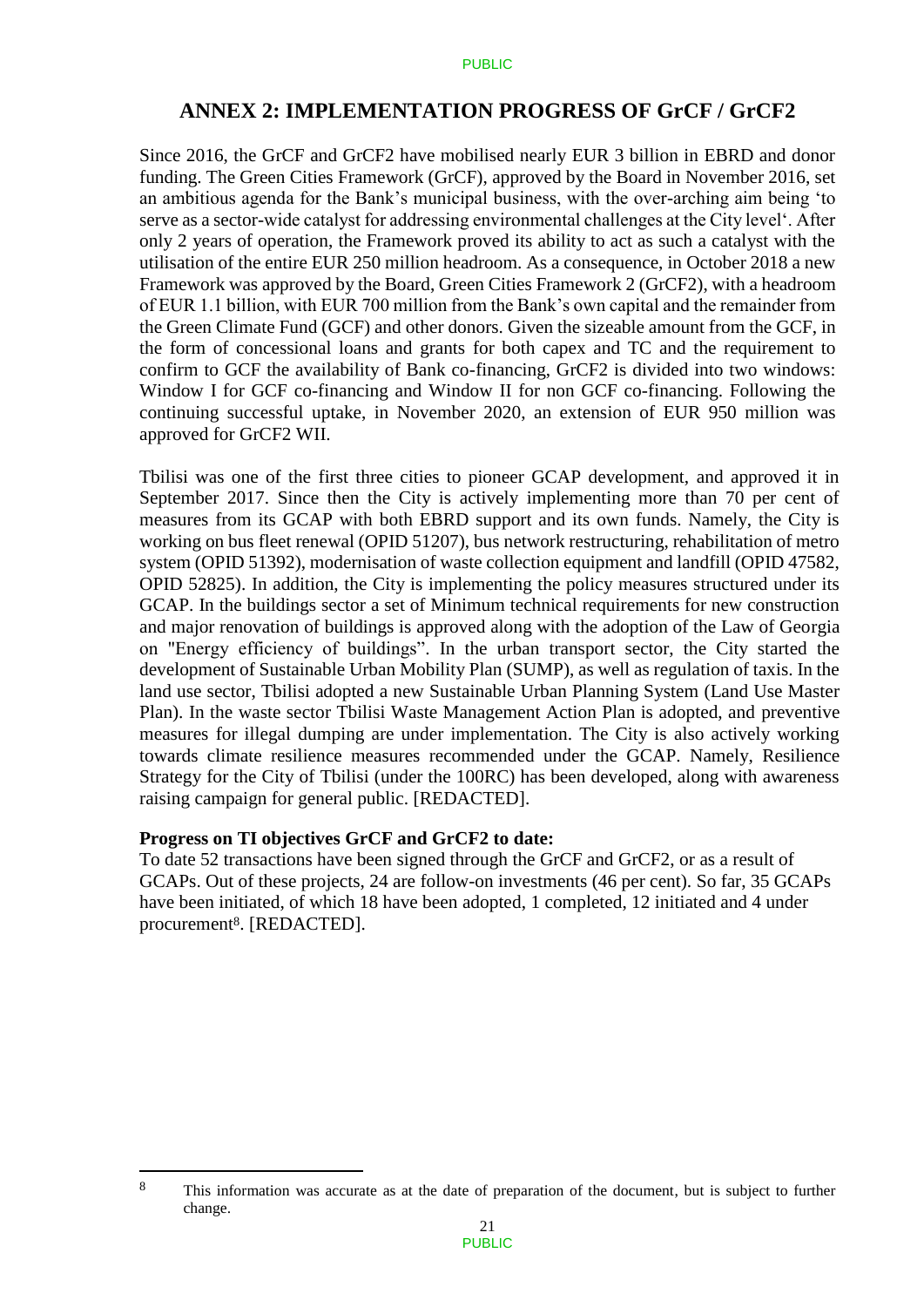# **ANNEX 3: PUBLIC DEBT SUSTAINABILITY OF GEORGIA**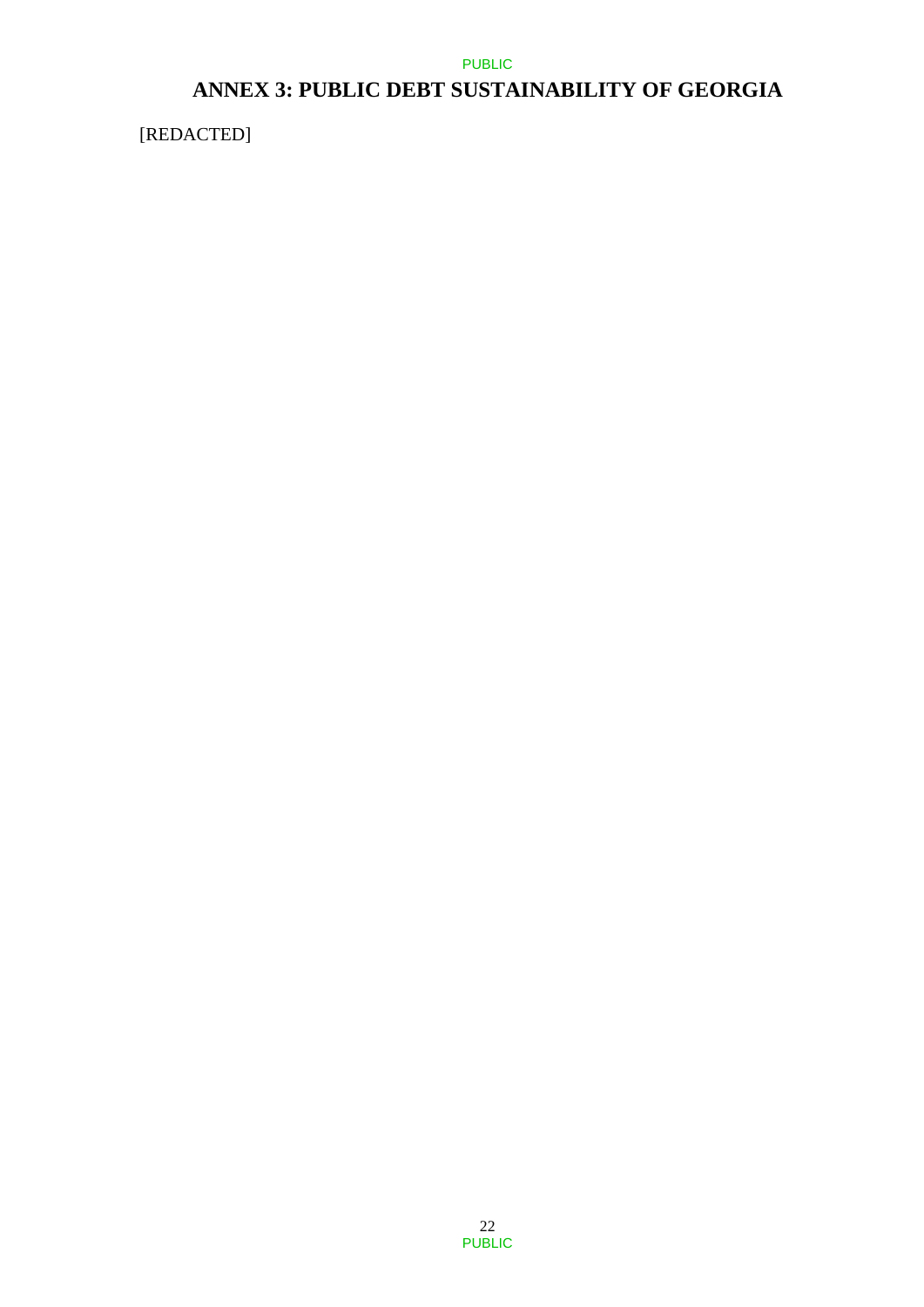# **ANNEX 4: HISTORICAL FINANCIAL ANALYSIS**